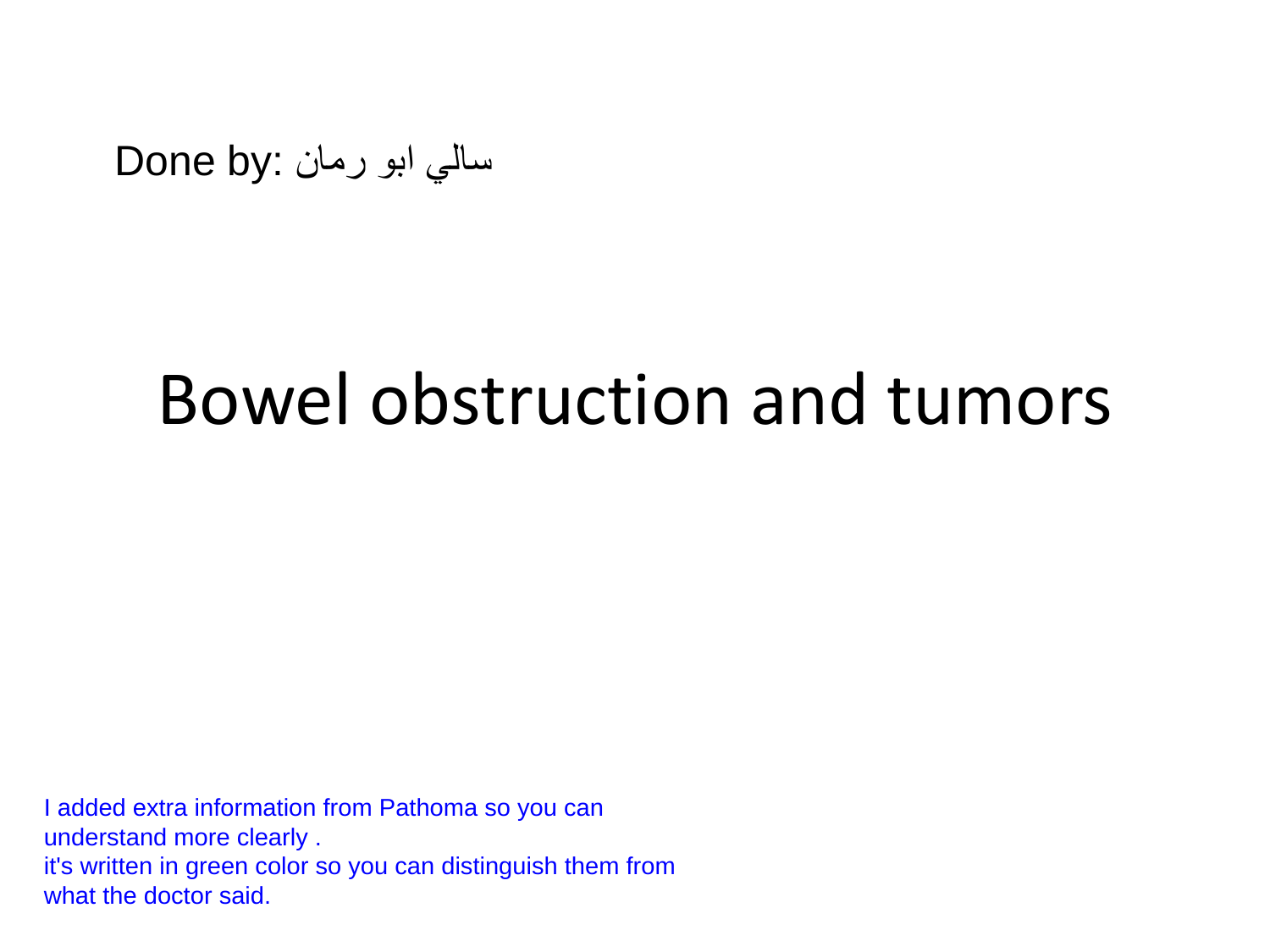# Intestinal Obstruction

• Obstruction of the GI tract may occur at any level, but the small intestine is most often involved because of its relatively narrow lumen.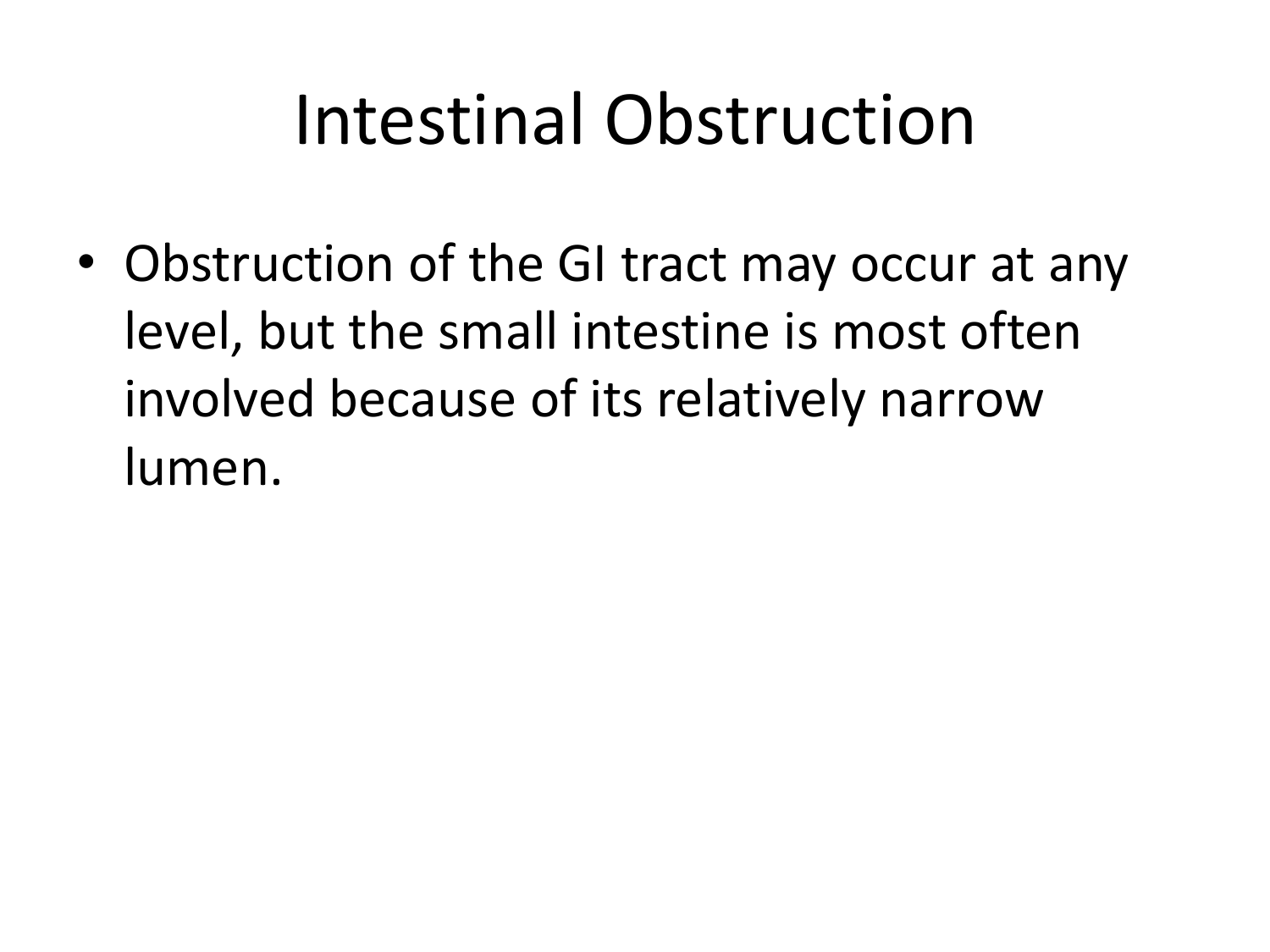• Causes:

**Hernias** intestinal adhesions Intussusception volvulus Tumors Infarction----- strictures Crohn disease----- strictures these are the causes of intestinal obstruction<br>• Causes:<br>intestinal adhesions<br>Intussusception<br>volvulus<br>Tumors<br>Infarction----- strictures

they cause bowel obstruction by forming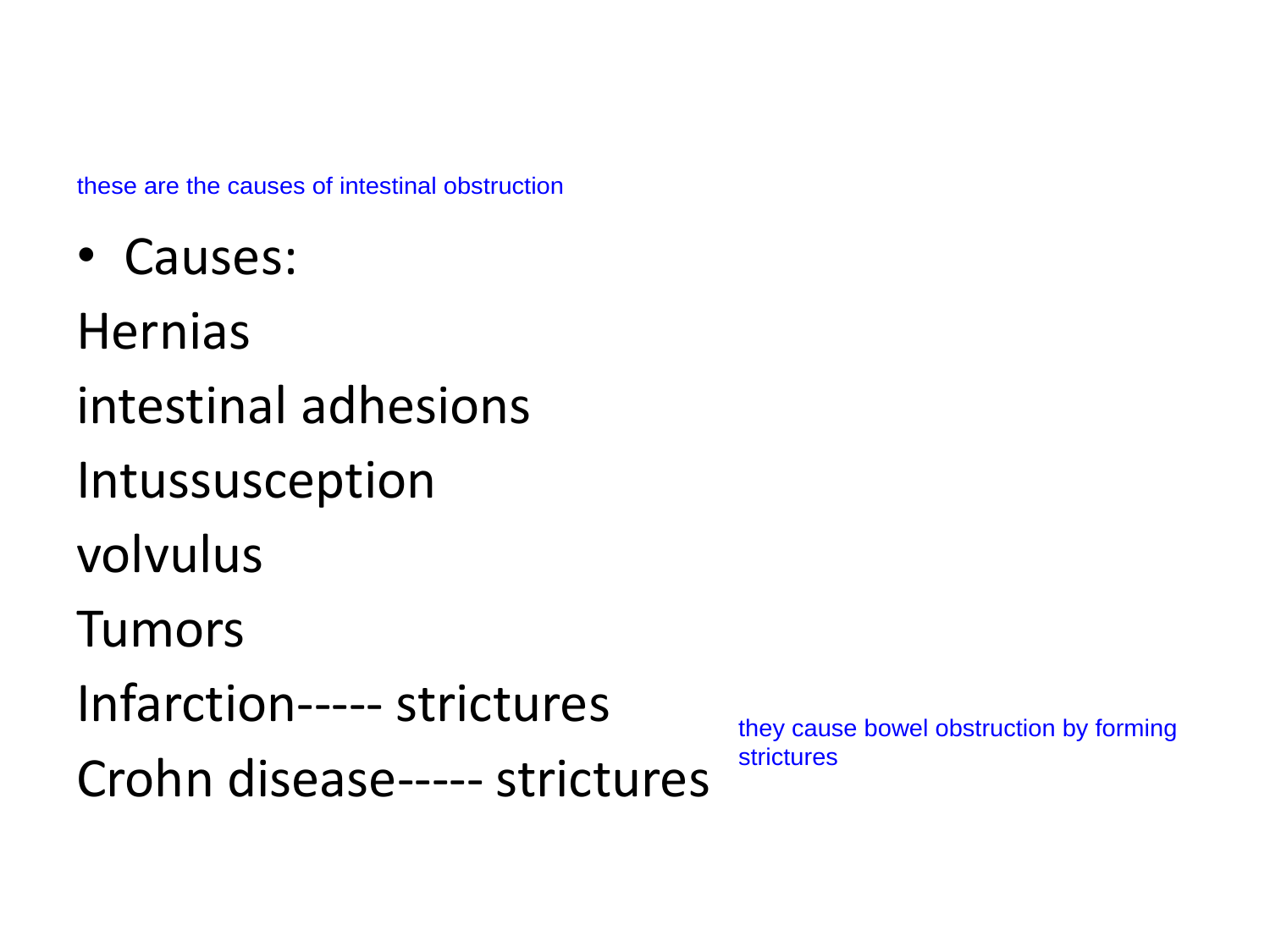the major causes of intestinal obstruction are : **Herniation Adhesions** Volvulus Intussusception





Figure 17-22 Intestinal obstruction. The four major causes of intestinal obstruction are (1) herniation of a segment in the umbilical or inguinal regions, (2) adhesion between loops of intestine, (3) volvulus, and (4) intussusception.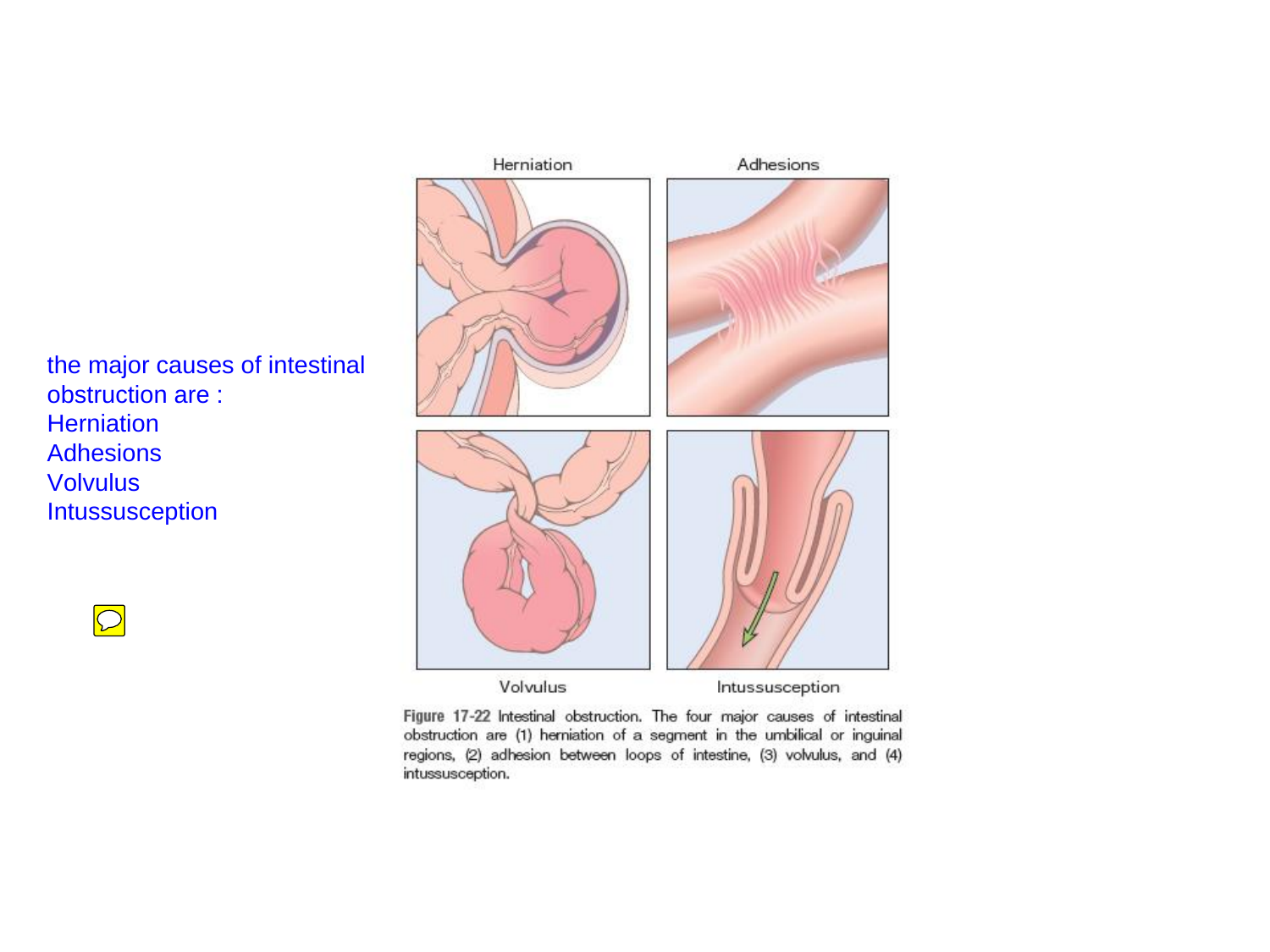- The clinical manifestations of intestinal obstruction include:
- abdominal pain and distention

## Vomiting constipation

The type of vomiting depends on the site of obstruction if the obstruction was in high level of the small intestine, the vomiting will contain green material and if the obstruction was in the large intestine ,the vomiting may contain some feces .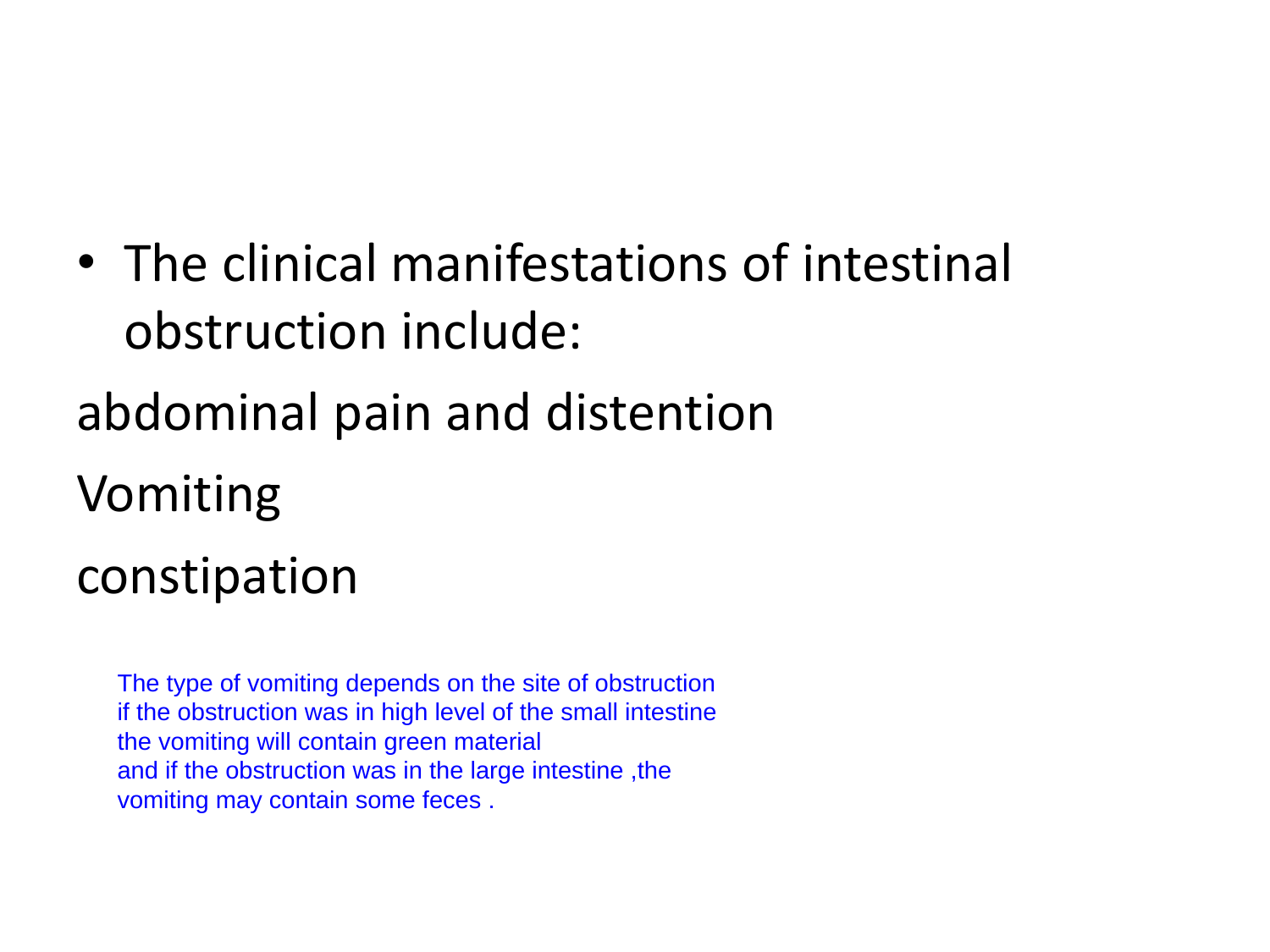### • **Hernias:**

**-** Hernias are the most frequent cause of intestinal obstruction worldwide.

- Any weakness or defect in the abdominal wall may permit protrusion of a serosa-lined pouch of peritoneum called a hernia sac. Hernia must be repaired before developing into infarction<br> **Hernias:**<br>
Hernias are the most frequent ca<br>
bstruction worldwide.<br>
Any weakness or defect in the ab<br>
ermit protrusion of a serosa-line<br>
alled a hernia sac.<br>
ing

- inguinal and femoral canals, umbilicus, or at sites of Surgical scars. If Herniation occur in SI it will lead to SI obstruction, and if it occurred in the LI, LI

- Small bowel loops are typically involved, but omentum or large bowel may also protrude, and any of these may become entrapped.

- Incarceration----------strangulation---------infarction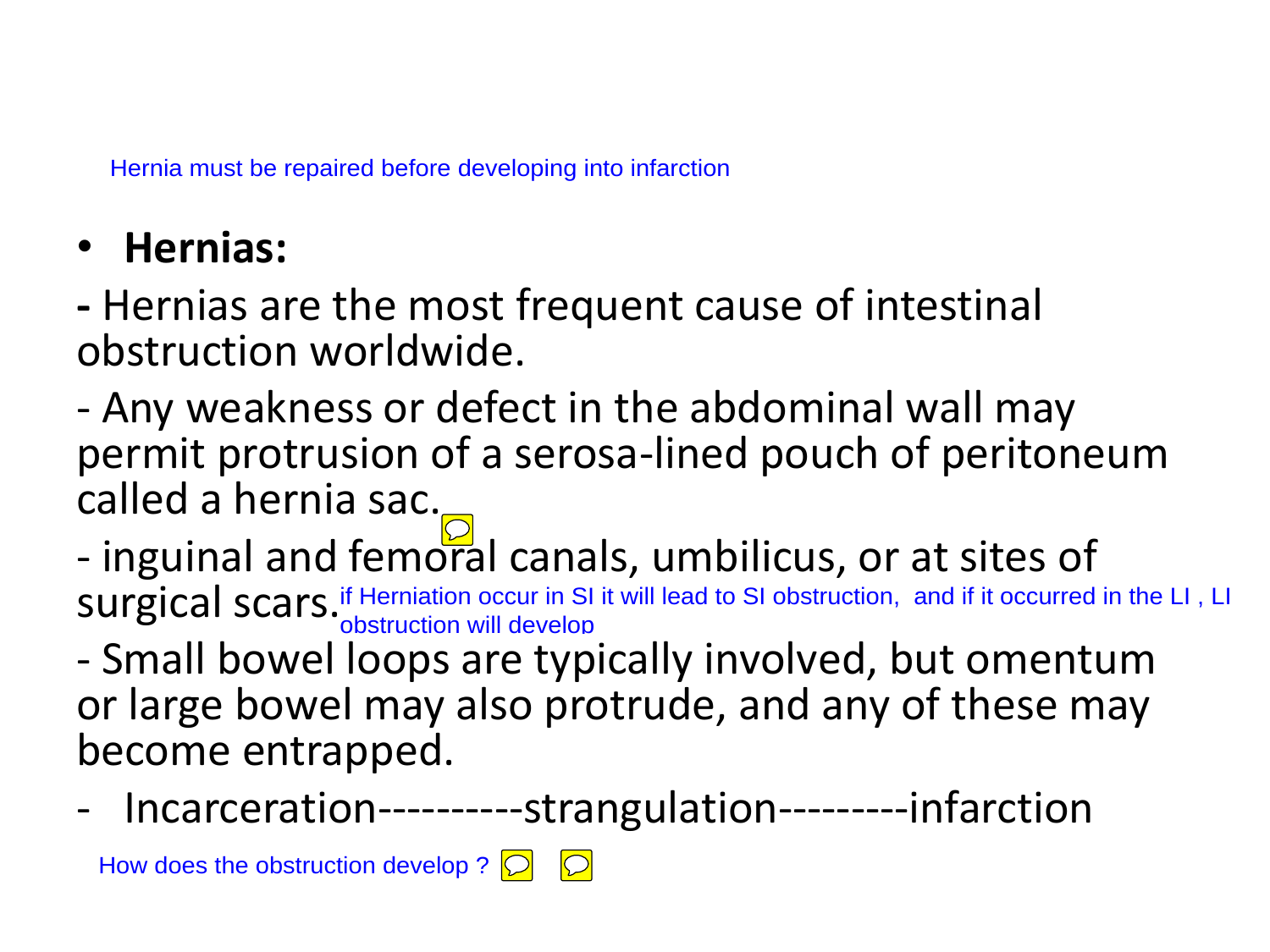Adhesions can be acquired or congenital , but mostly

## • **Adhesions:** acquired<br> **Adhesions:**<br>
Acquired may be due to :

- causes: Surgical procedures, peritoneal inflammation (such as infection, endometriosis)
- resulting in internal herniation

- Fibrous adhesions are most often acquired, but can be congenital in rare cases. Therefore, internal herniation must be considered even in the absence of a history of peritonitis or surgery.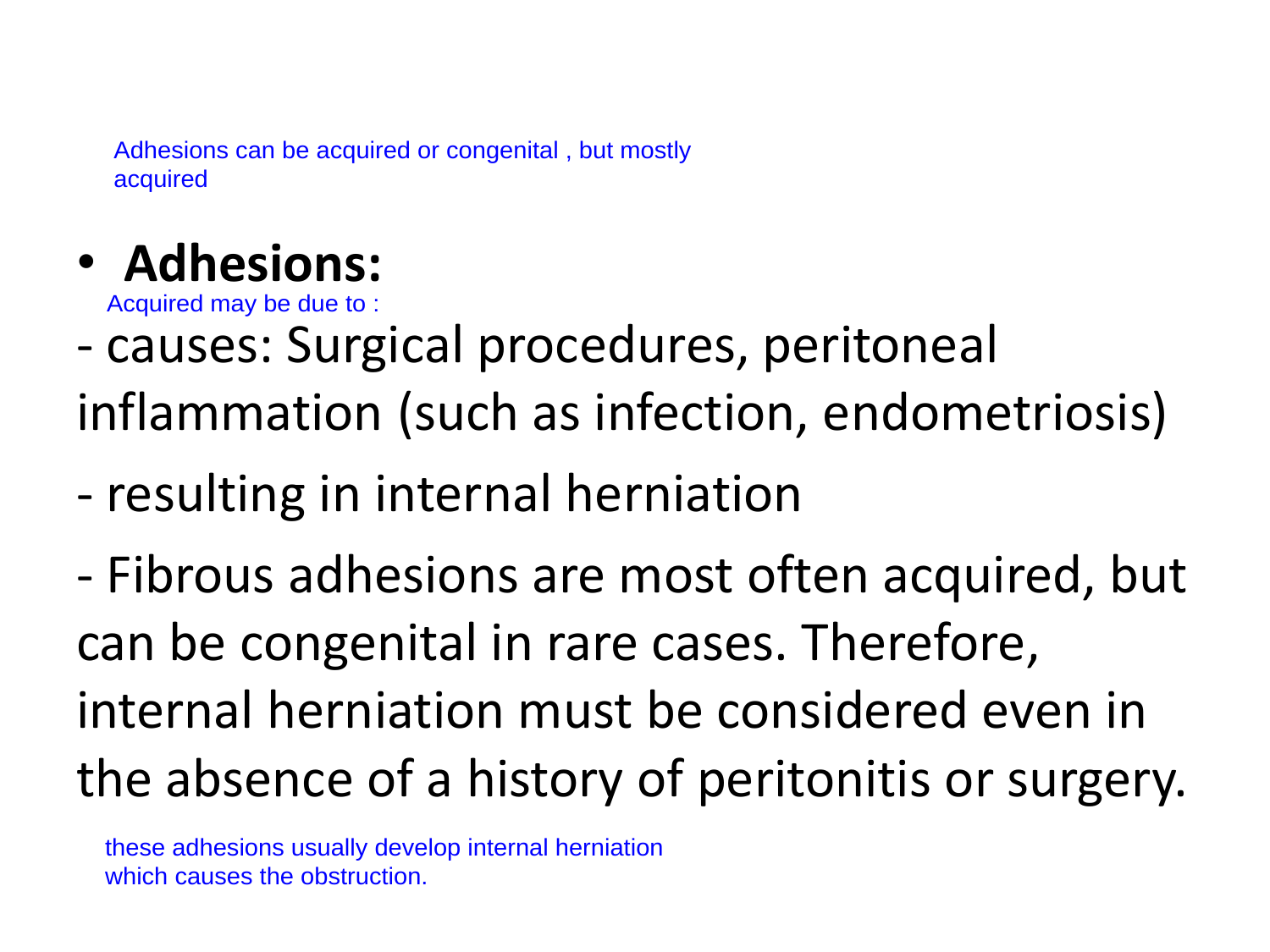- **Volvulus:**
- Twisting of a loop of bowel about its mesenteric point of attachment is termed volvulus; it results in both luminal and vascular compromise. it cause obstruction mechanically and due to infarction
- It occurs most often in large redundant loops of **sigmoid colon**, followed in frequency by the cecum, small bowel, stomach, or, rarely, transverse colon.

why sigmoid colon? because it's mesentry is very redundant, so it is more easier to twist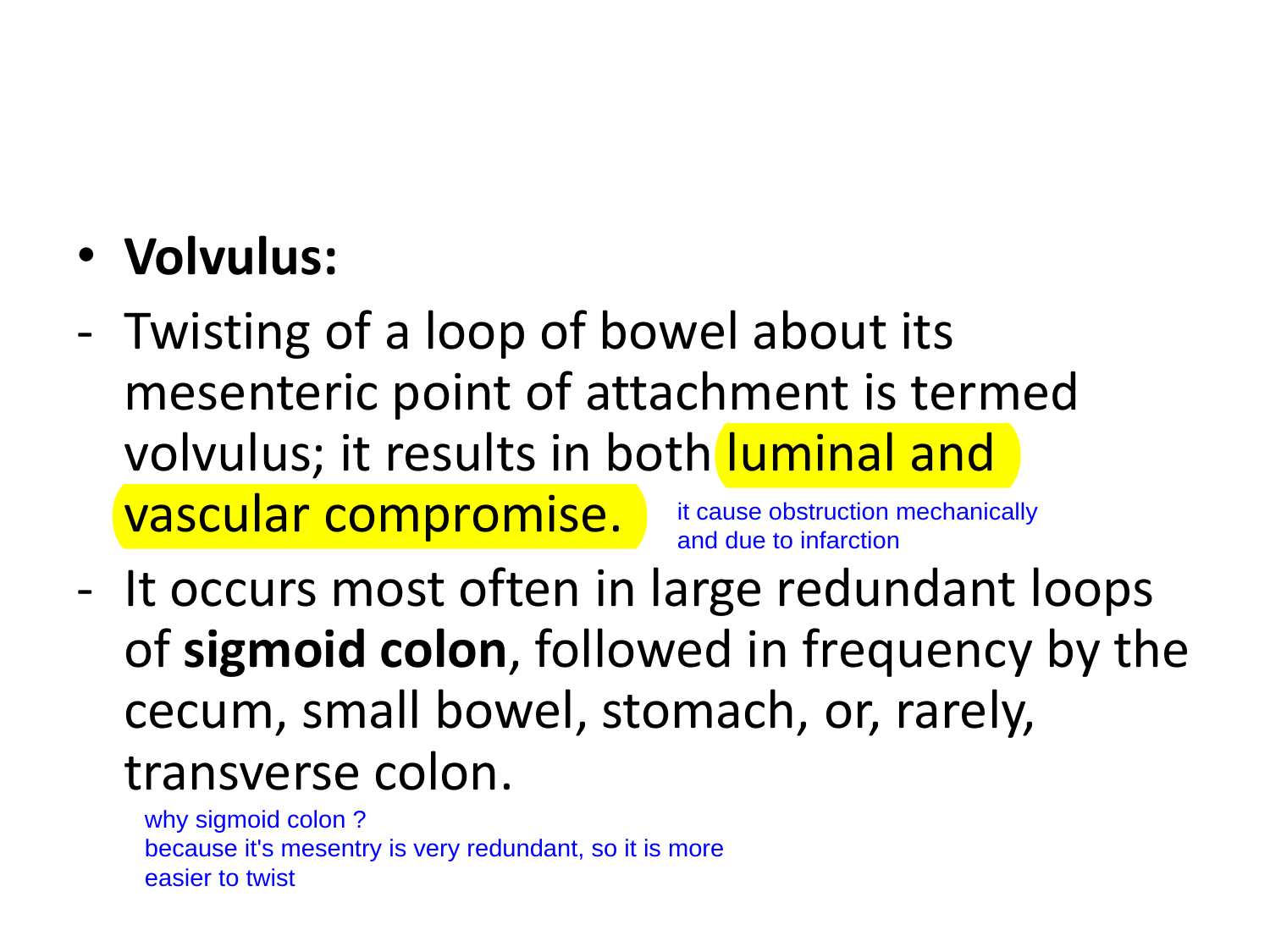usually in young children, due to viral gastroenteritis that cause hyperplasia of peyer patches that will telescope into another segment

Intussusception is telescoping of proximal segment of bowel forward into distal segment

### • **Intussusception:**

- Intussusception occurs when a segment of the intestine, constricted by a wave of peristalsis, telescopes into the immediately distal segment. Once trapped, the invaginated segment is propelled by peristalsis and pulls the mesentery along.

- Intussusception is the most common cause of intestinal obstruction in **children younger than 2 years of age.**

- Some cases are idiopathic, but many cases have been associated with viral infection and rotavirusvaccines, perhaps due to reactive hyperplasia of Peyer patches and other mucosa-associated lymphoid tissue which can act as the leading edge of the intussusception.

- Intussusception is rare in older children and adults, and is generally caused by an intraluminal mass or tumor that serves as the initiating point of traction.

if the cause is tumor a sergical elemination must be done

in the children, the most common cause is lymphoid hyperplasia due to rotavirus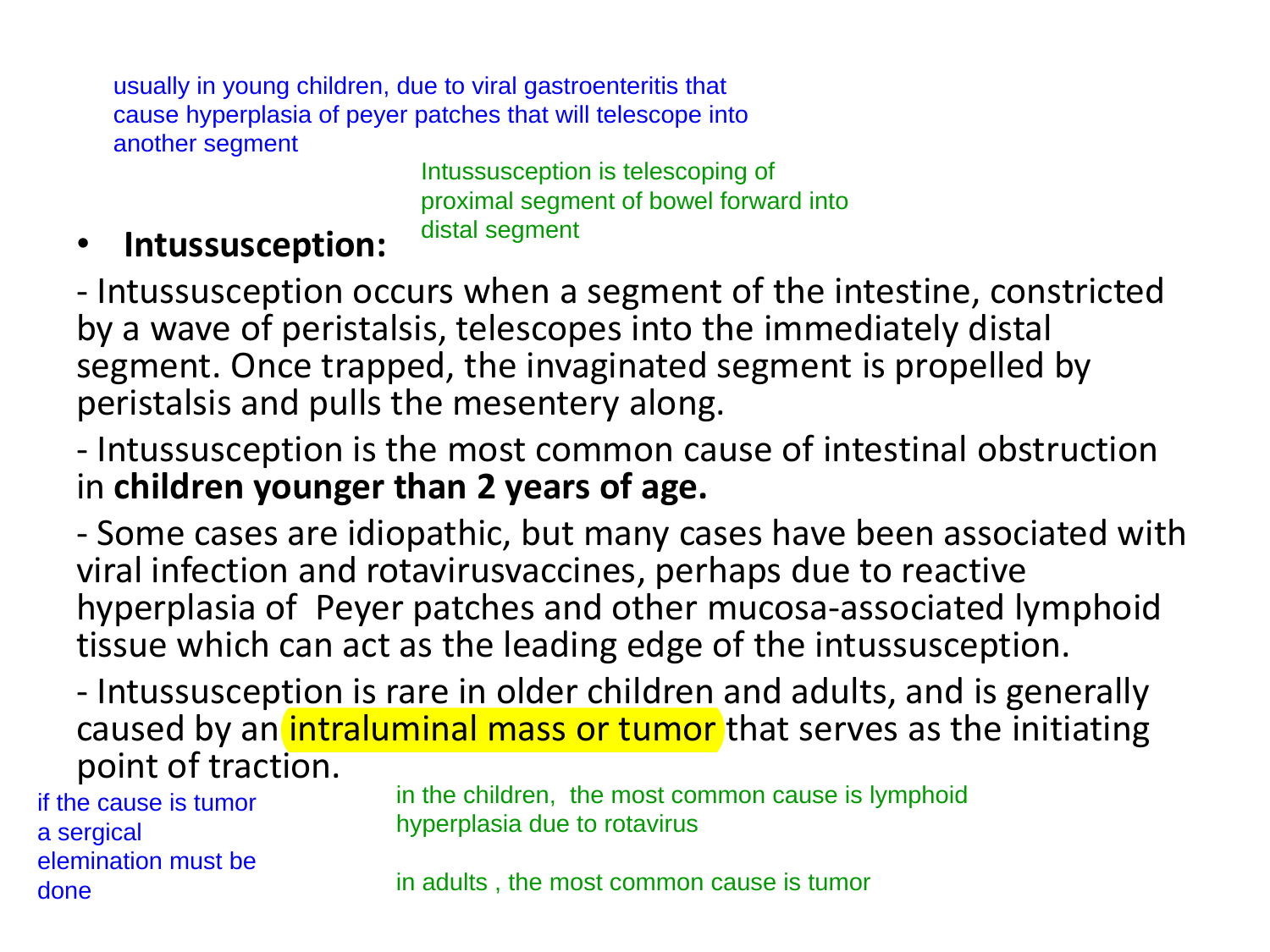Polyps are protrusions of mucosa above the muco mucosa above the mucosal

level<br>it can occur in any part of the GI tract

- Polyps are most common in the **colo-rectal region** but may occur in the esophagus, stomach, or small intestine.
- intestinal polyps can be classified as nonneoplastic or neoplastic in nature.
- The most common neoplastic polyp is the adenoma, which has the potential to progress to cancer.
- The non-neoplastic polyps can be further classified as inflammatory, hamartomatous, or hyperplastic. sometimes they can develop into benign tumors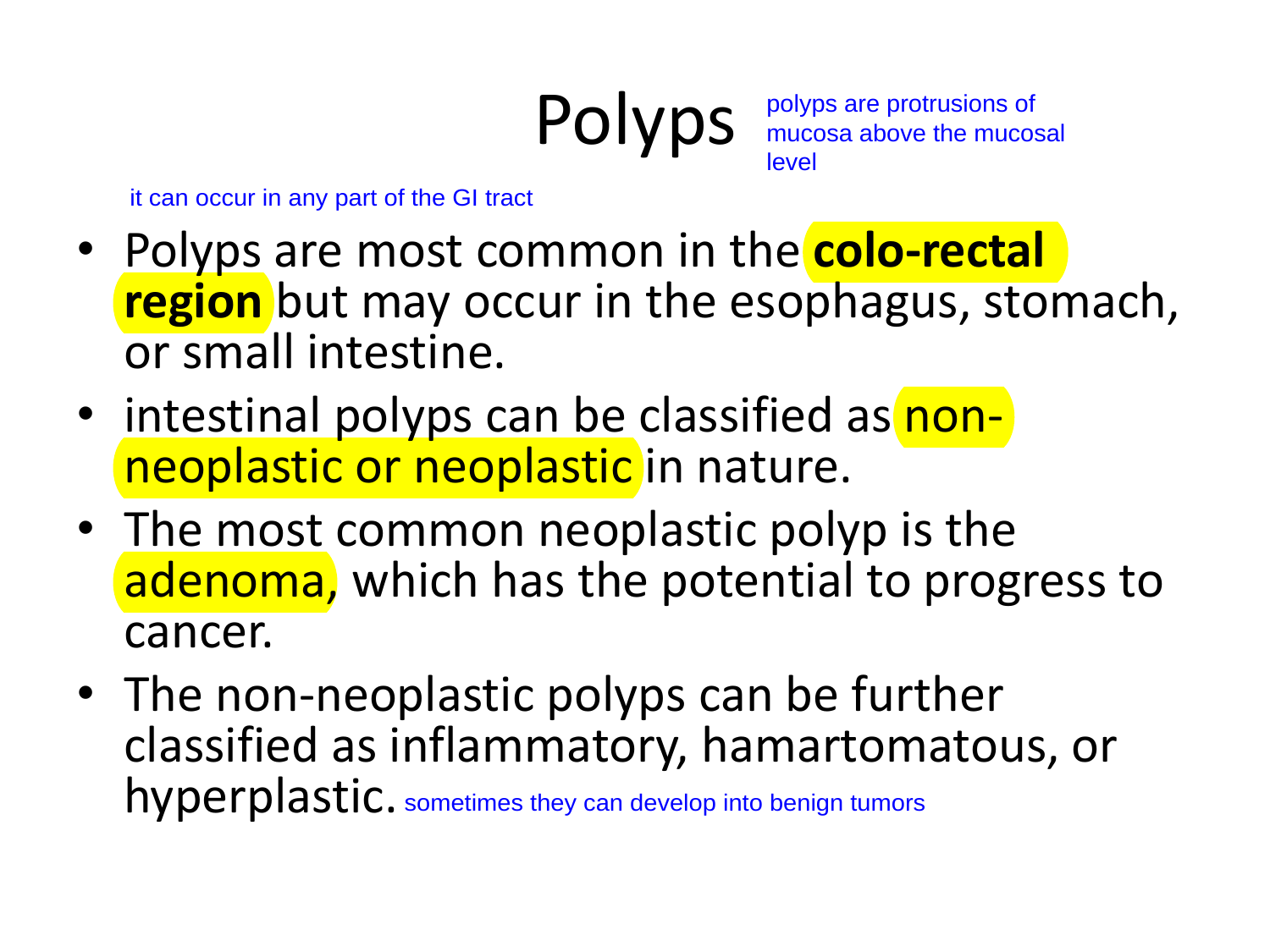These are morphological descriptions

- Pedunculated polyp: with stalks
- sessile polyp: without stalks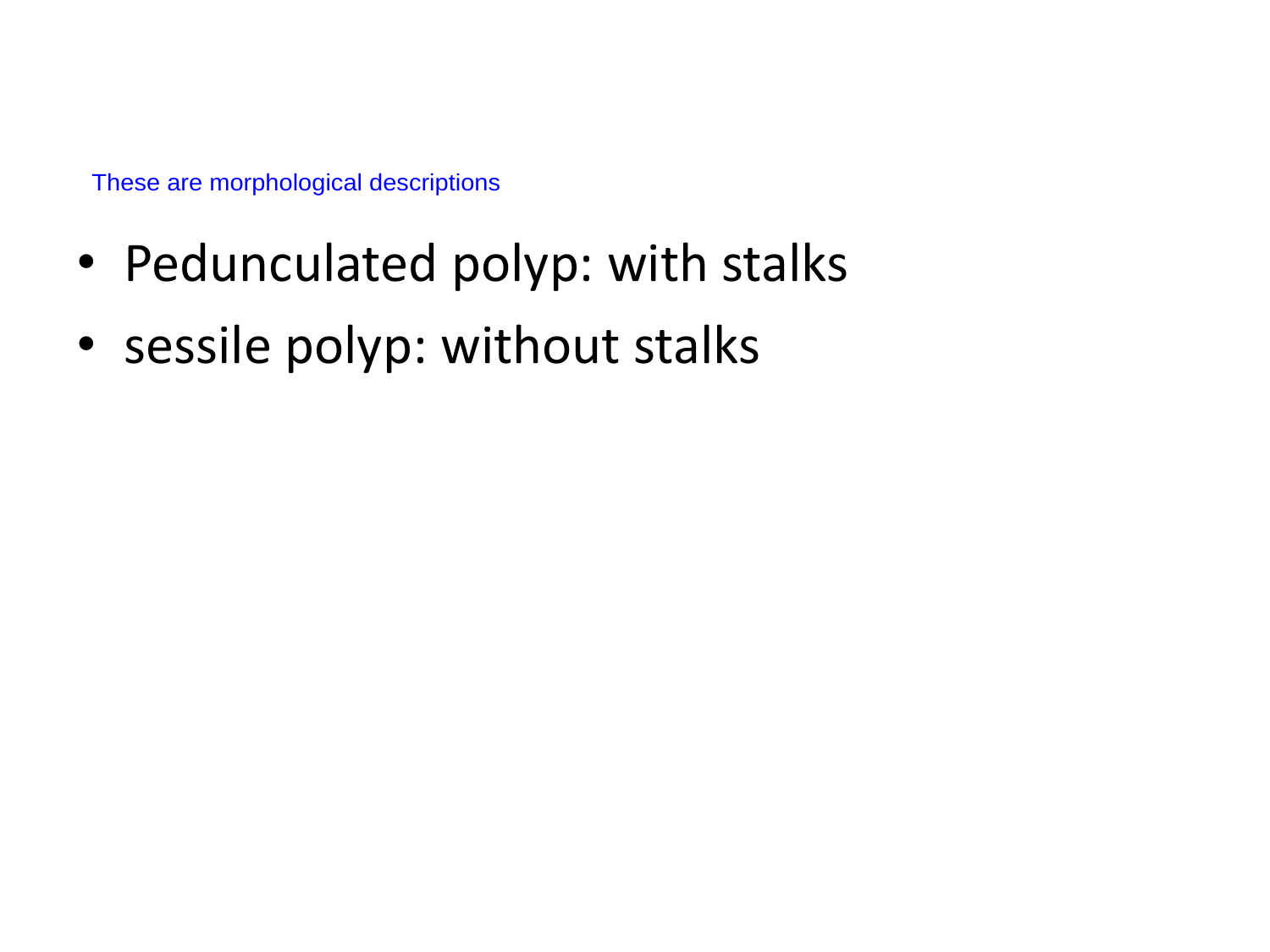• **hyperplastic Polyps**:

Hyperplastic polyps are due to hyperplasia of glands , classically show a serrated appearance on microscopy.

- The pathogenesis of hyperplastic polyps is incompletely understood, but they are thought to result from decreased epithelial cell turnover and delayed shedding of surface **Pepithelial cells.** comes usually with chronic inflammation the first type of non-neoplastic polyps<br> **The pathogenesis of hyperplastic polyps**<br>
The pathogenesis of hyperplastic por<br>
recompletely understood, but they<br>
chought to result from decreased epped turnover and delayed shedd
- It is now appreciated that these lesions are **without malignant potential**.
- most commonly found in the left colon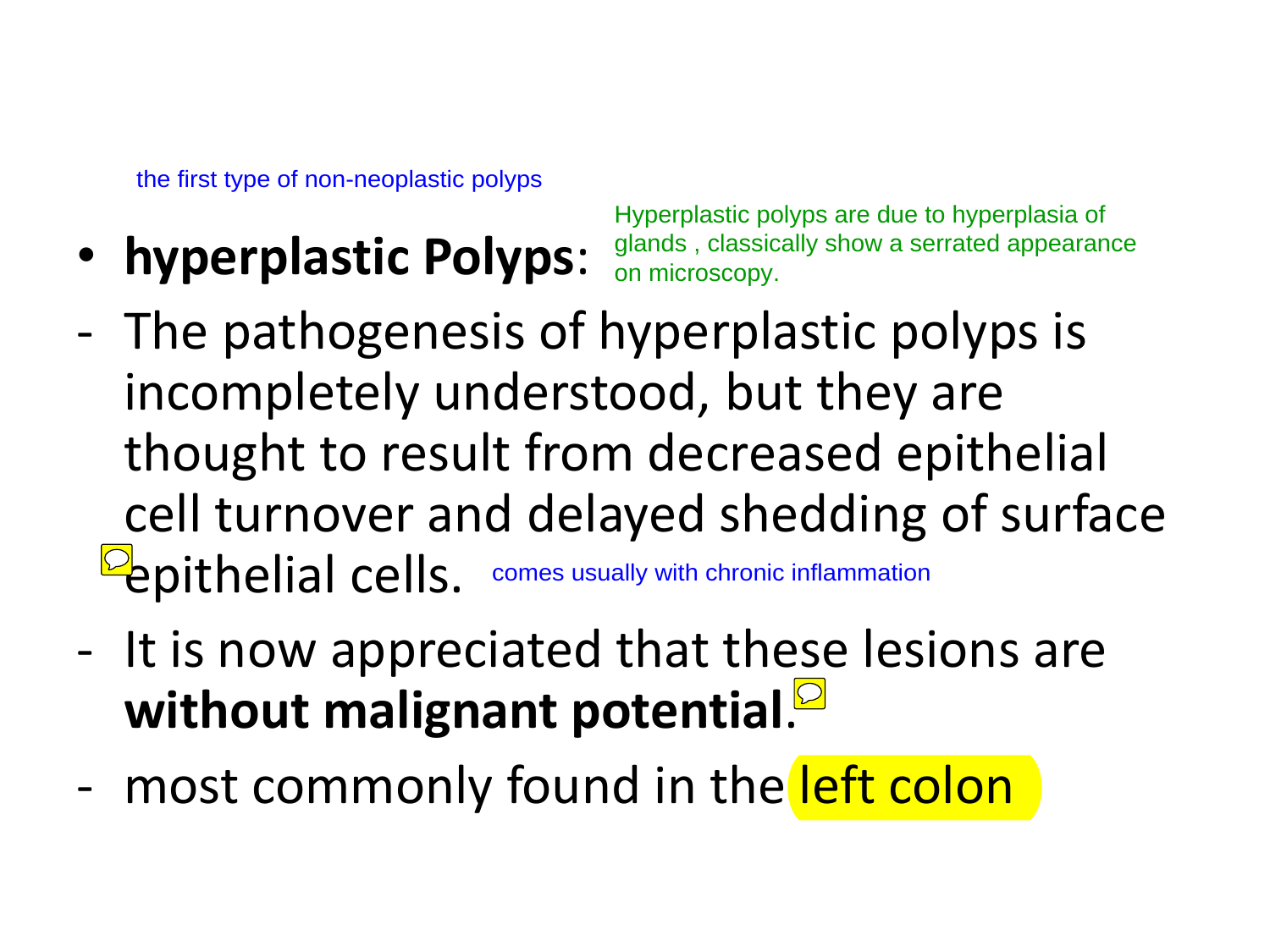

notice the increased number of epithelial cells

 serrated architecture

> Figure 17-41 Hyperplastic polyp. A, Polyp surface with irregular tufting of epithelial cells. B, Tufting results from epithelial overcrowding. C, Epithelial crowding produces a serrated architecture when crypts are cut in cross-section.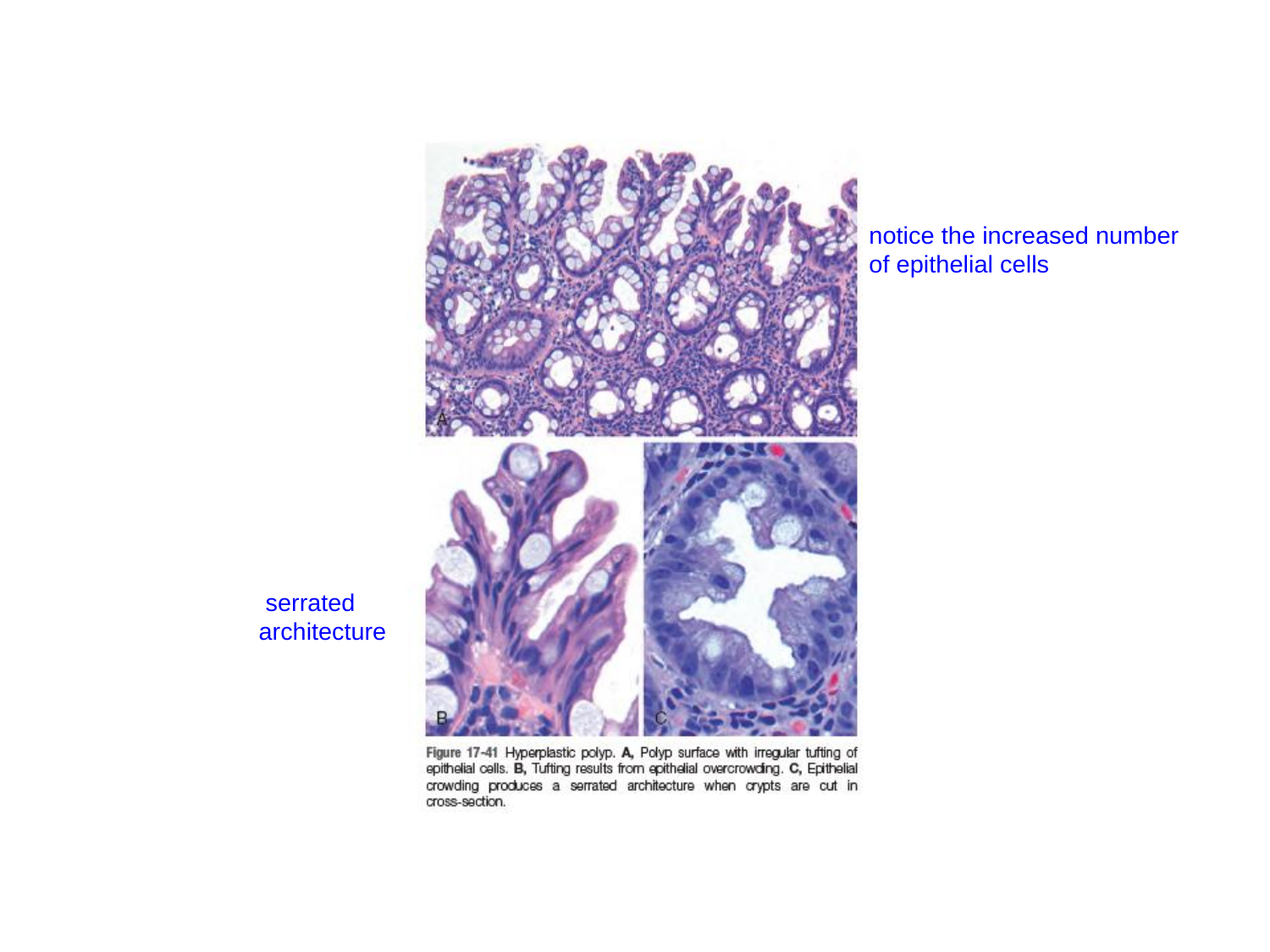### • **Hamartomatous Polyps**:

- Hamartomatous polyps occur sporadically or as components of various genetically determined or acquired syndromes.

#### - **Juvenile Polyps**:

may be sporadic (solitary lesions) or syndromic (3 to as many as 100 polyps , AD disorder, 30% to 50% of patients with juvenile polyposis develop colonic adenocarcinoma by age 45). normal tissue in normal location but with abnormal configuration<br> **Hamartomatous polyps:**<br> **Hamartomatous polyps occur sporadically or as connectically determined or acquired syndromes.**<br> **Invenile Polyps:**<br> **Alternationa** 

occur in children younger than 5 years of age, Most juvenile polyps are located in the rectum, typically present with rectal bleeding.

### **Peutz-Jeghers Syndrome:** there must be 2 symptoms

This rare autosomal dominant syndrome presents at a median age of 11 years with multiple GI hamartomatous polyps and mucocutaneous hyperpigmentation.

The polyps of Peutz-Jeghers syndrome are most common in the small intestine.

associated with a markedly increased risk of several malignancies.

in other sites of the body , not in **GIT**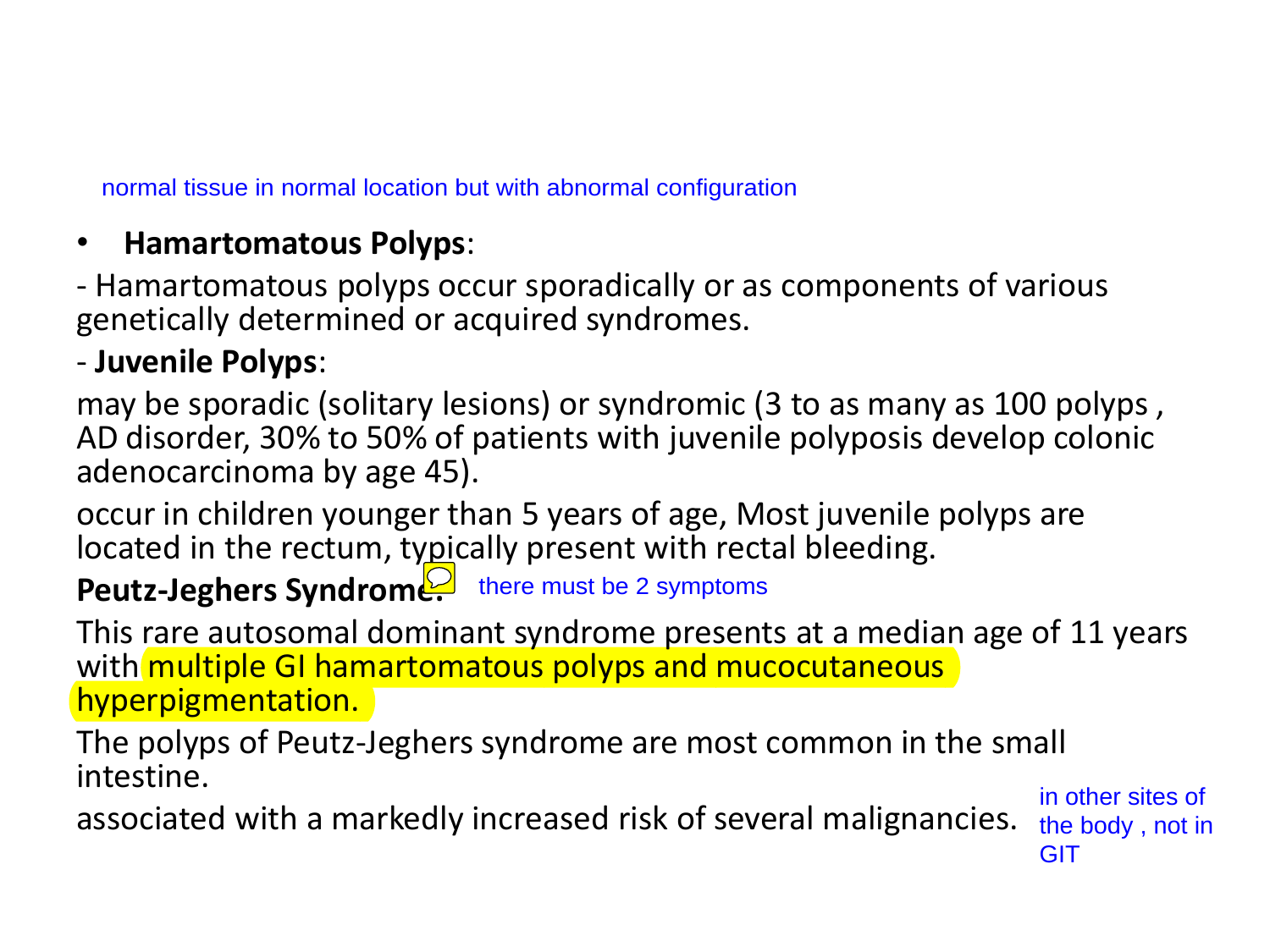#### All of these are types of hamartomatous polyps

| Syndrome                                                  | Mean Age at<br>Presentation (yr) | Mutated Gene(s);<br>Pathway                       | <b>Gastrointestinal Lesions</b>                                                                   | Selected Extra-Gastrointestinal<br>Manifestations                                                    |            |
|-----------------------------------------------------------|----------------------------------|---------------------------------------------------|---------------------------------------------------------------------------------------------------|------------------------------------------------------------------------------------------------------|------------|
| Juvenile polyposis                                        | < 5                              | SMAD4,BMPR1A;<br>$TGF-\beta signaling$<br>pathway | Juvenile polyps; risk of gastric, small<br>intestinal, colonic, and pancreatic<br>adenocarcinoma  | Congenital malformations, digital<br>clubbing                                                        |            |
| Peutz-Jeghers syndrome                                    | $10 - 15$                        | STK11: AMP<br>kinase-related<br>pathways          | Arborizing polyps; Small intestine ><br>colon > stomach; colonic<br>adenocarcinoma                | Pigmented macules; risk of colon,<br>breast, lung, pancreatic, and<br>thyroid cancer                 | $\bigcirc$ |
| Cowden syndrome,<br>Bannayan-Ruvalcaba-Riley<br>syndrome* | $<$ 15                           | PTEN:<br>PI3K/AKT pathway                         | Hamartomatous/ inflammatory<br>intestinal polyps, lipomas,<br>ganglioneuromas                     | Benign skin tumors, benign and<br>malignant thyroid and breast<br>lesions; no increase in GI cancers |            |
| Cronkhite-Canada syndrome                                 | >50                              | Nonhereditary,<br>unknown cause                   | Hamartomatous polyps of stomach,<br>small intestine colon; abnormalities<br>in nonpolypoid mucosa | Nail atrophy, hair loss, abnormal<br>skin pigmentation, cachexia, and<br>anemia. Fatal in up to 50%. |            |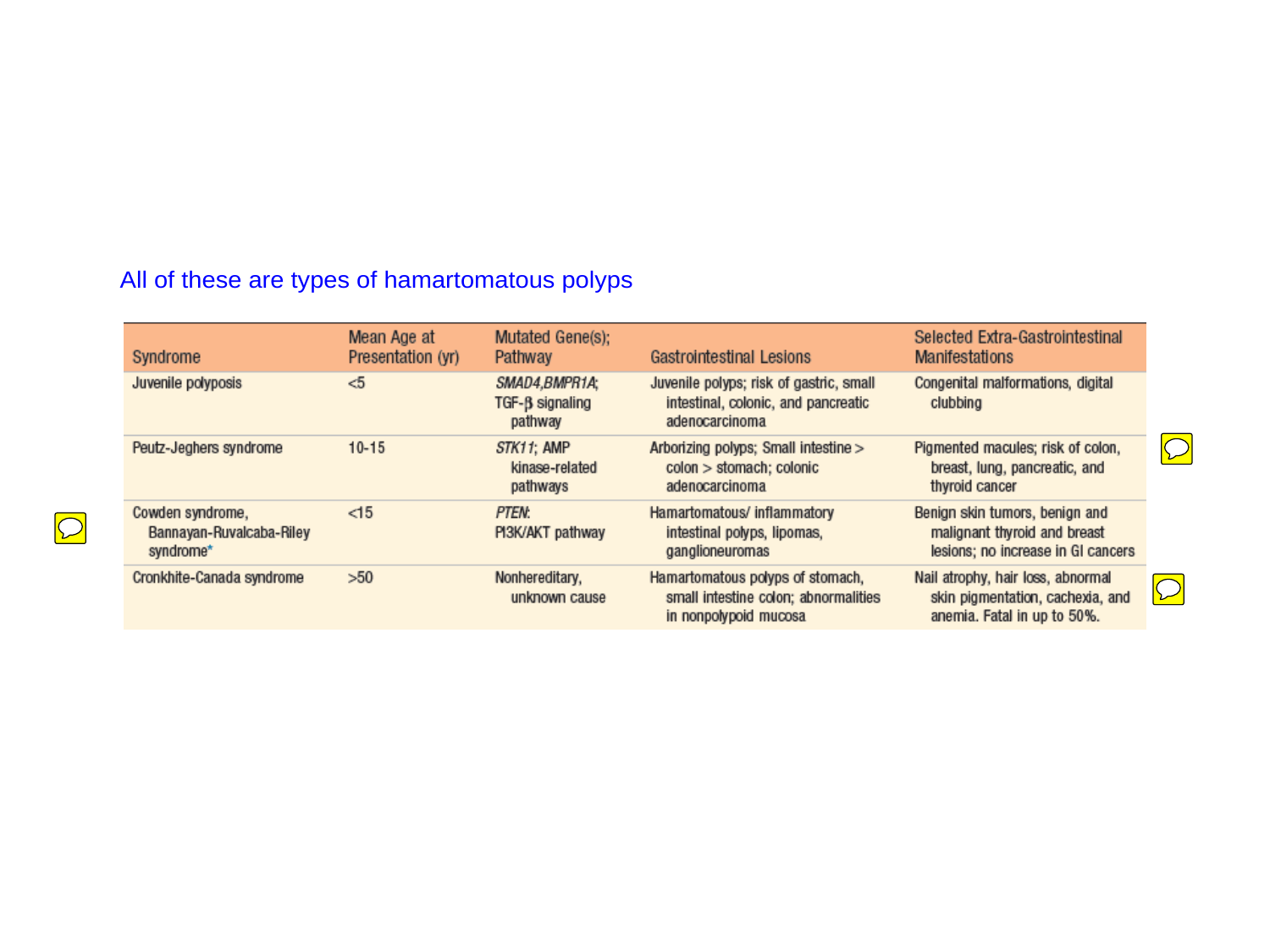The second type of polyps which are the neoplastic ones :

Adenomas: to call apolyp adenoma there must be dysplasia

colonic adenomas are precursors to the majority of colorectal adenocarcinomas. But majority of adenomas do not progress to become adenocarcinomas.

characterized by the presence of epithelial **dysplasia.**

Adenomas can be classified as **tubular, tubulovillous,** or **villous** based on their architecture. These categories, however, have little clinical significance in isolation. **Size is the most important characteristic that correlates with risk of malignancy**. Adenomas: to call apolyp adenoma there must be dysplasia<br>colonic adenomas are precursors to the majority of<br>idenocarcinomas. But majority of adenomas do r<br>become adenocarcinomas.<br>haracterized by the presence of epithelial

Most adenomas are clinically silent, with the exception of large polyps that produce occult bleeding and anemia and rare villous adenomas that cause hypoproteinemic hypokalemia by secreting large amounts of protein and potassium.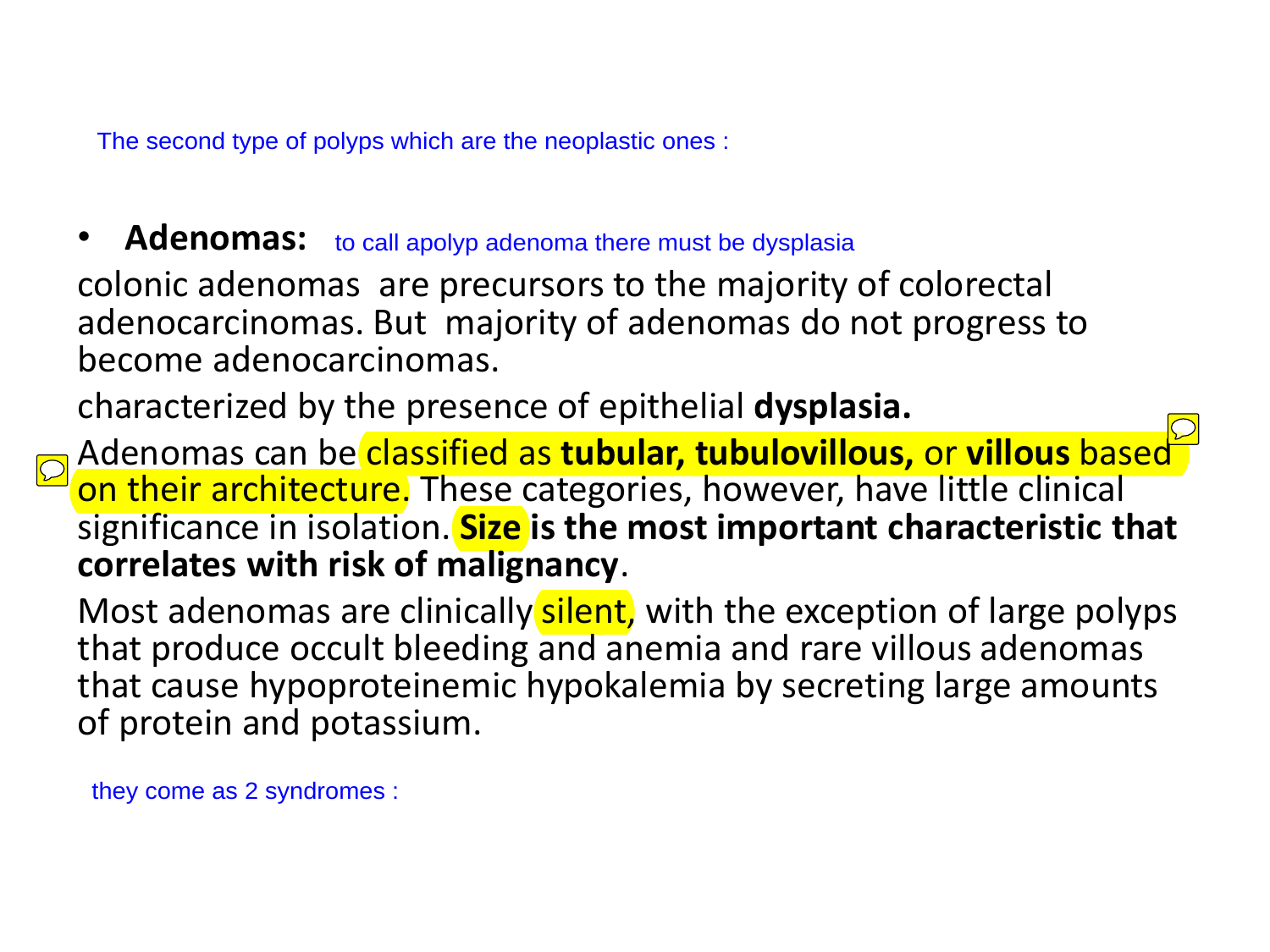• **Familial adenomatous polyposis** (FAP): inherited autosomal dominant disorder

is an autosomal dominant disorder in which patients develop numerous colorectal adenomas as teenagers.

At least 100 polyps are necessary for a diagnosis

of classic FAP, but as many as several thousand may be present. caused by mutations of the adenomatous polyposis coli (**APC) gene.**  75% of cases are inherited, while the remaining appear to be caused by de novo mutations.

**Colorectal adenocarcinoma develops in 100% of untreated FAP patients, often before age 30 and nearly always by age 50. As a result, prophylactic colectomy is the standard therapy for individuals carrying APC mutations.**

if the patient was under the age of 30 we should do prophylactic colectomy or it will develop to adenocarcinoma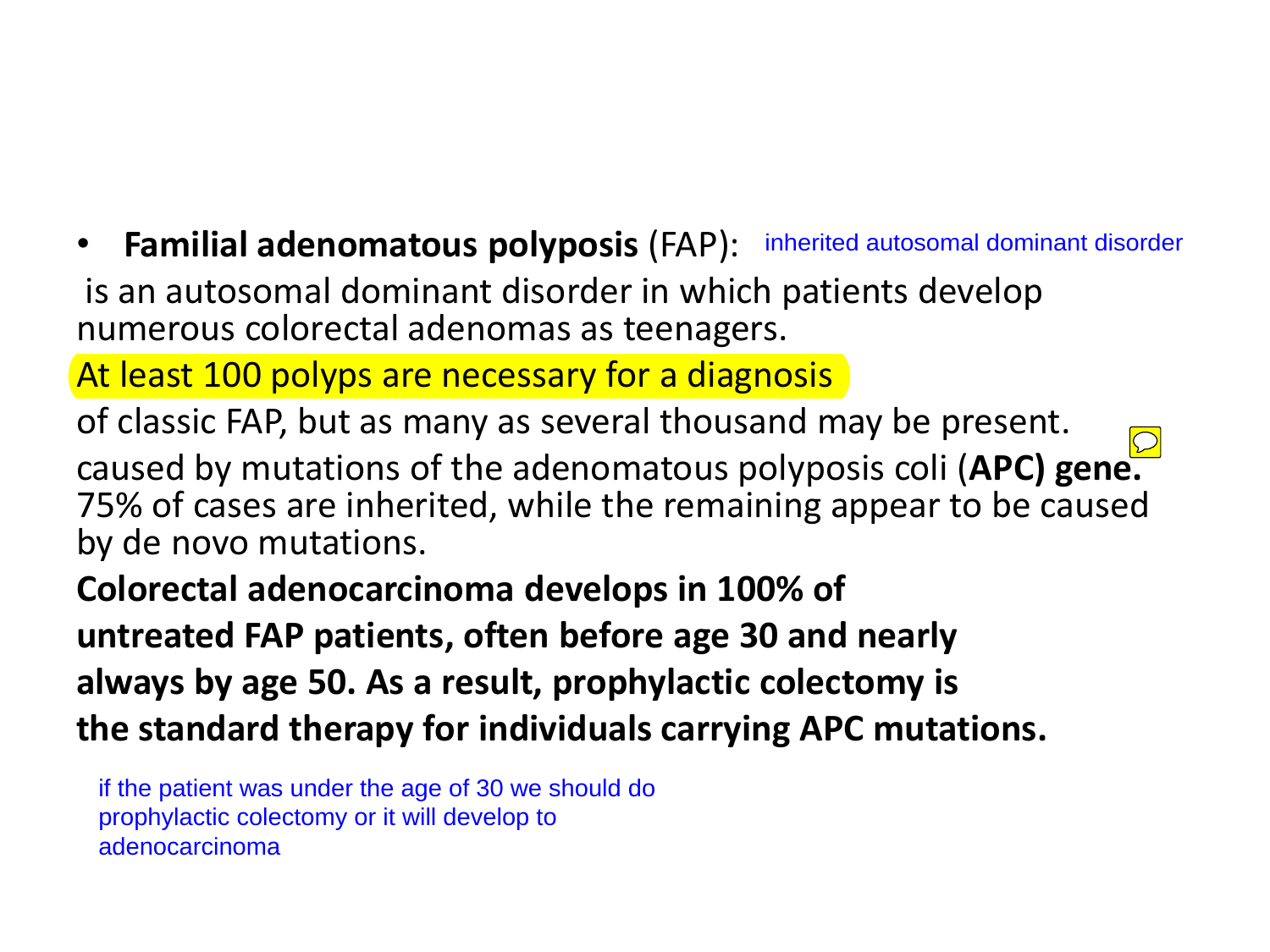• **Hereditary non-polyposis colorectal cancer (HNPCC):** caused by mutation in DNA mismatch repair genes

Lynch syndrome

HNPCC is caused by inherited mutations in genes that encode proteins responsible for the

detection, excision, and repair of errors that occur during DNA replication.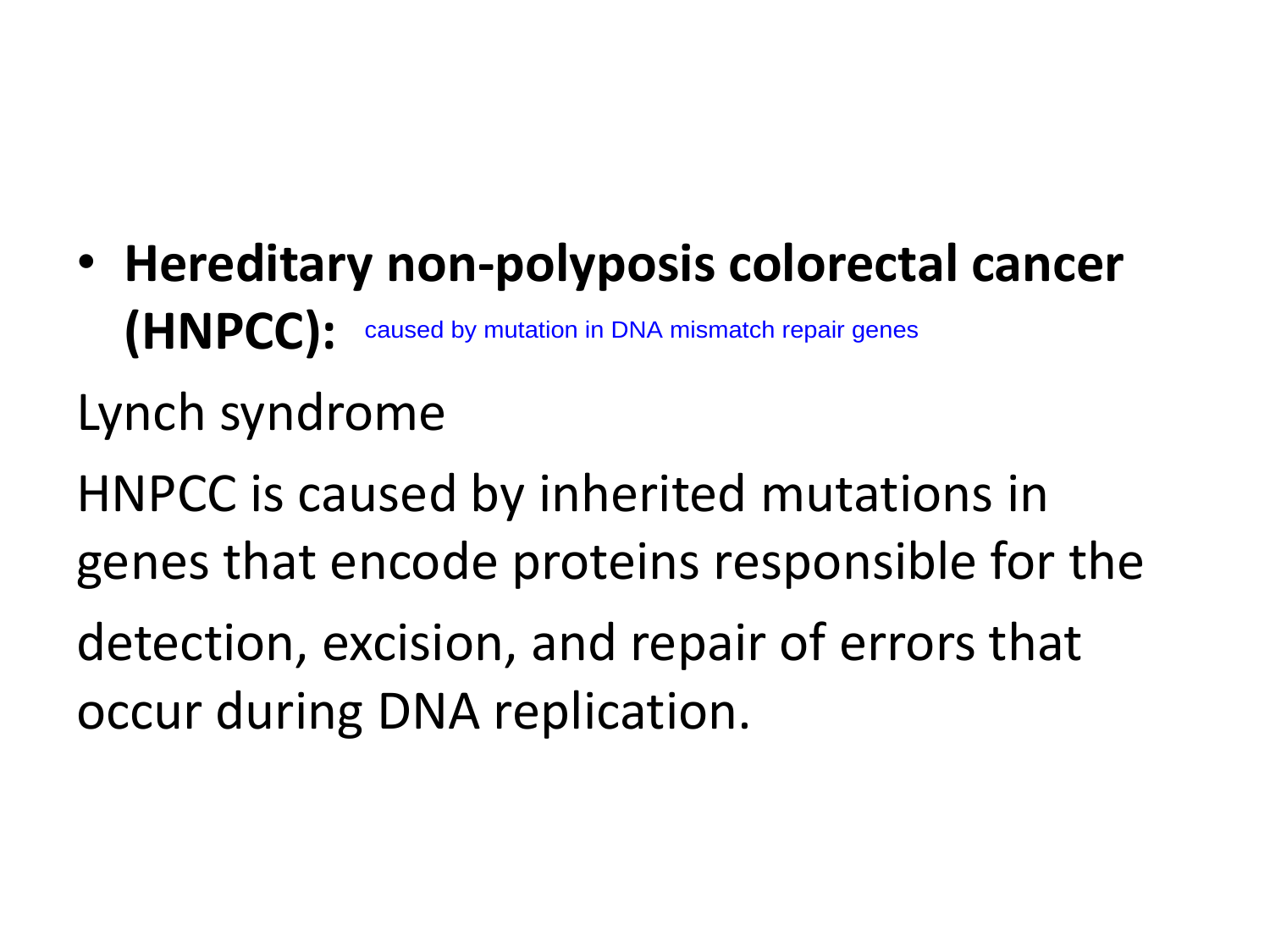| Etiology                                     | Molecular Defect    | Target Gene(s)    | Transmission       | Predominant Site(s)  | Histology                                            |
|----------------------------------------------|---------------------|-------------------|--------------------|----------------------|------------------------------------------------------|
| Familial adenomatous<br>polyposis            | APC/WNT pathway     | APC               | Autosomal dominant | None                 | Tubular, villous; typical<br>adenocarcinoma          |
| Hereditary nonpolyposis<br>colorectal cancer | DNA mismatch repair | <b>MSH2, MLH1</b> | Autosomal dominant | Right side $\bigcap$ | Sessile serrated adenoma;<br>mucinous adenocarcinoma |

these 2 syndromes cause adenoma but differ in morphology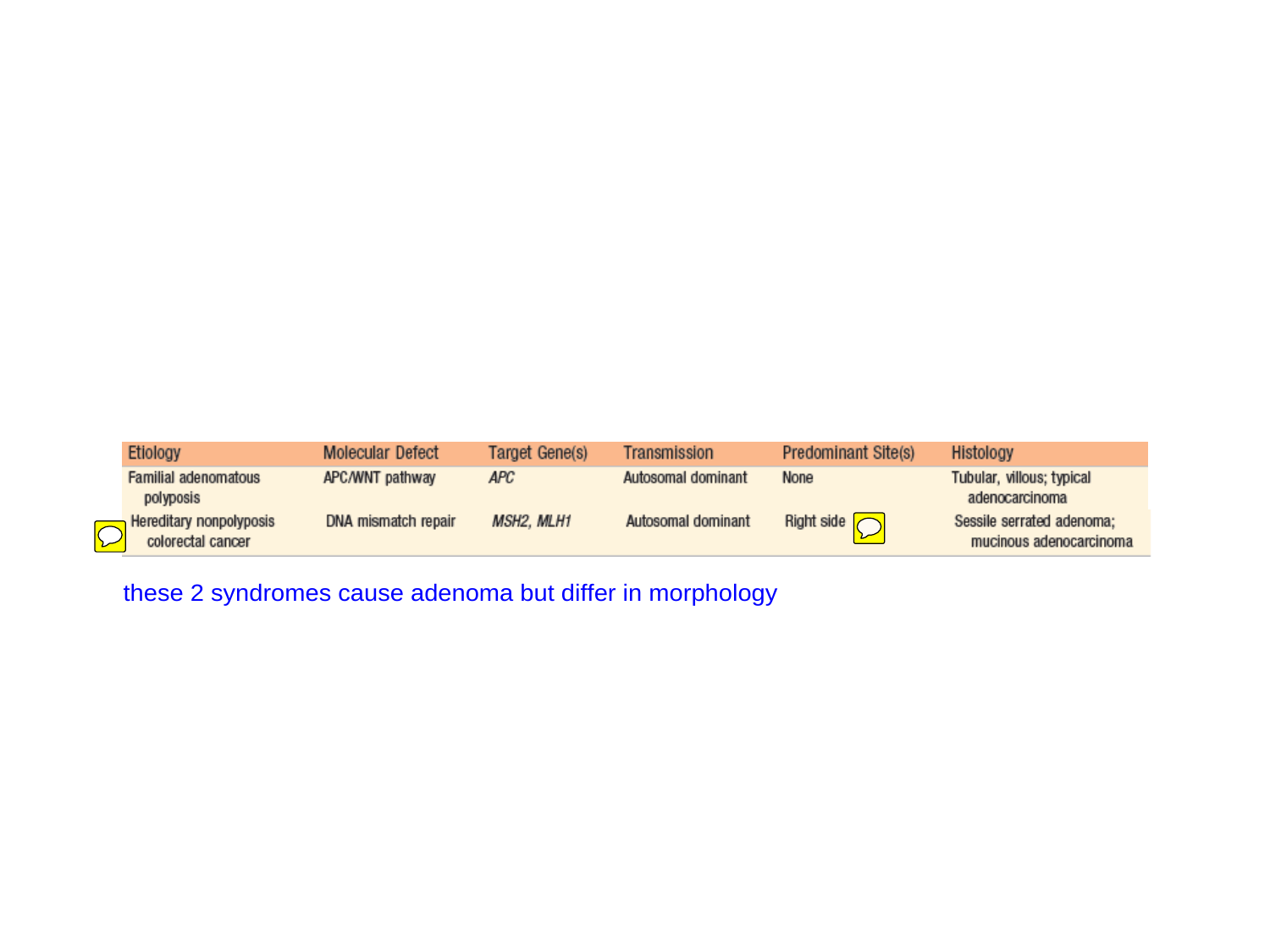## Adenocarcinoma

- Adenocarcinoma of the colon is the most common malignancy of the GI tract and is a major cause of morbidity and mortality worldwide.
- In contrast, the small intestine, which accounts for 75% of the overall length of the GI tract, is an uncommon site for benign and malignant tumors.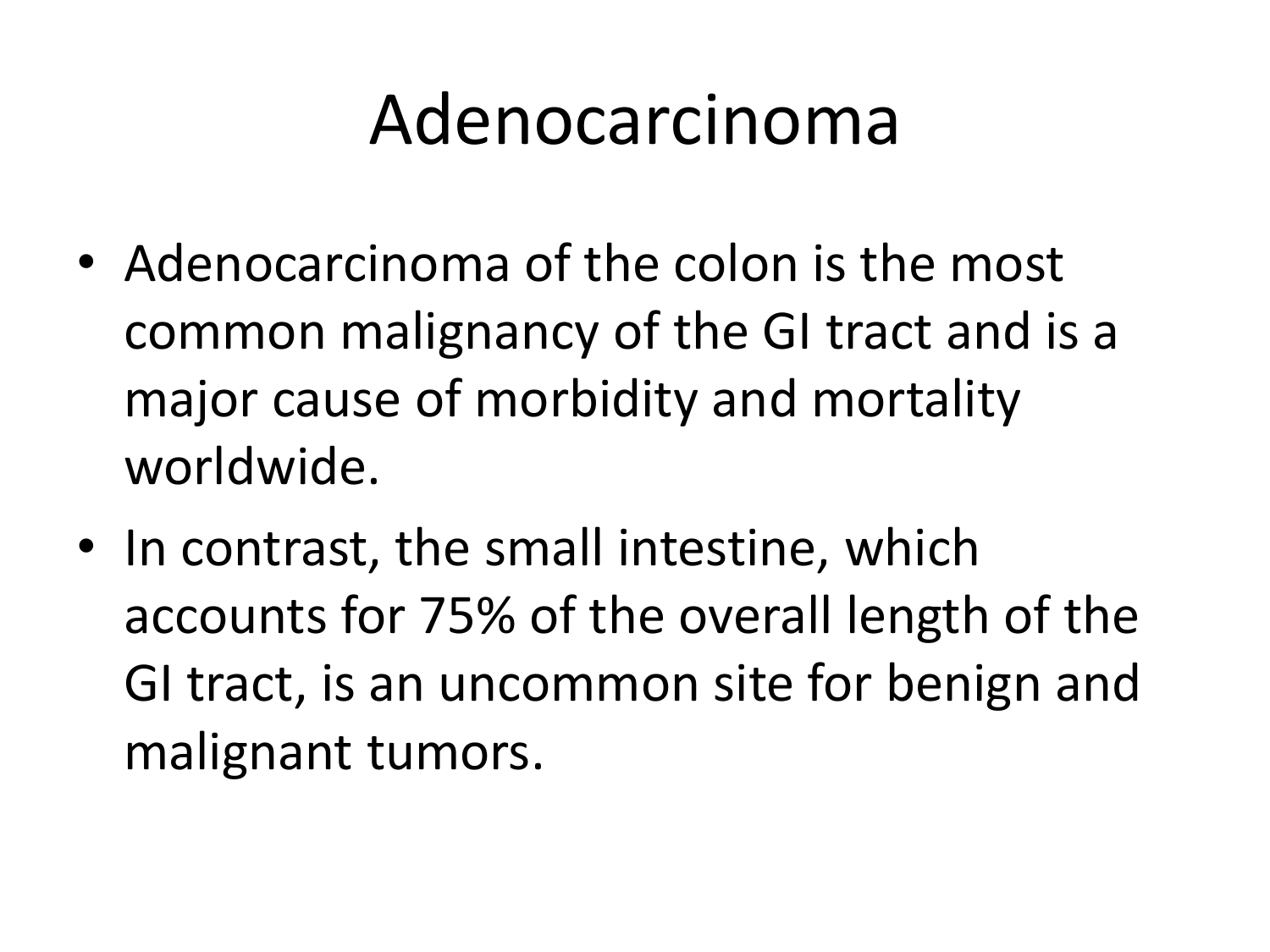#### we see it usually in old age people

- Colorectal cancer incidence peaks at 60 to 70 years of age,
- The dietary factors most closely associated with increased rates of colorectal cancer are low intake of unabsorbable vegetable fiber and high intake of refined carbohydrates and fat. it is theorized that reduced fiber content leads to decreased stool bulk and altered composition of the intestinal microbiota. This change may increase synthesis of potentially toxic oxidative by-products of bacterial metabolism, which would be expected to remain in contact with the colonic mucosa for longer periods of time as a result of reduced stool bulk. High fat intake also enhances hepatic synthesis of cholesterol and bile acids, which can be converted into carcinogens by intestinal bacteria.
- aspirin or other NSAIDs have a protective effect.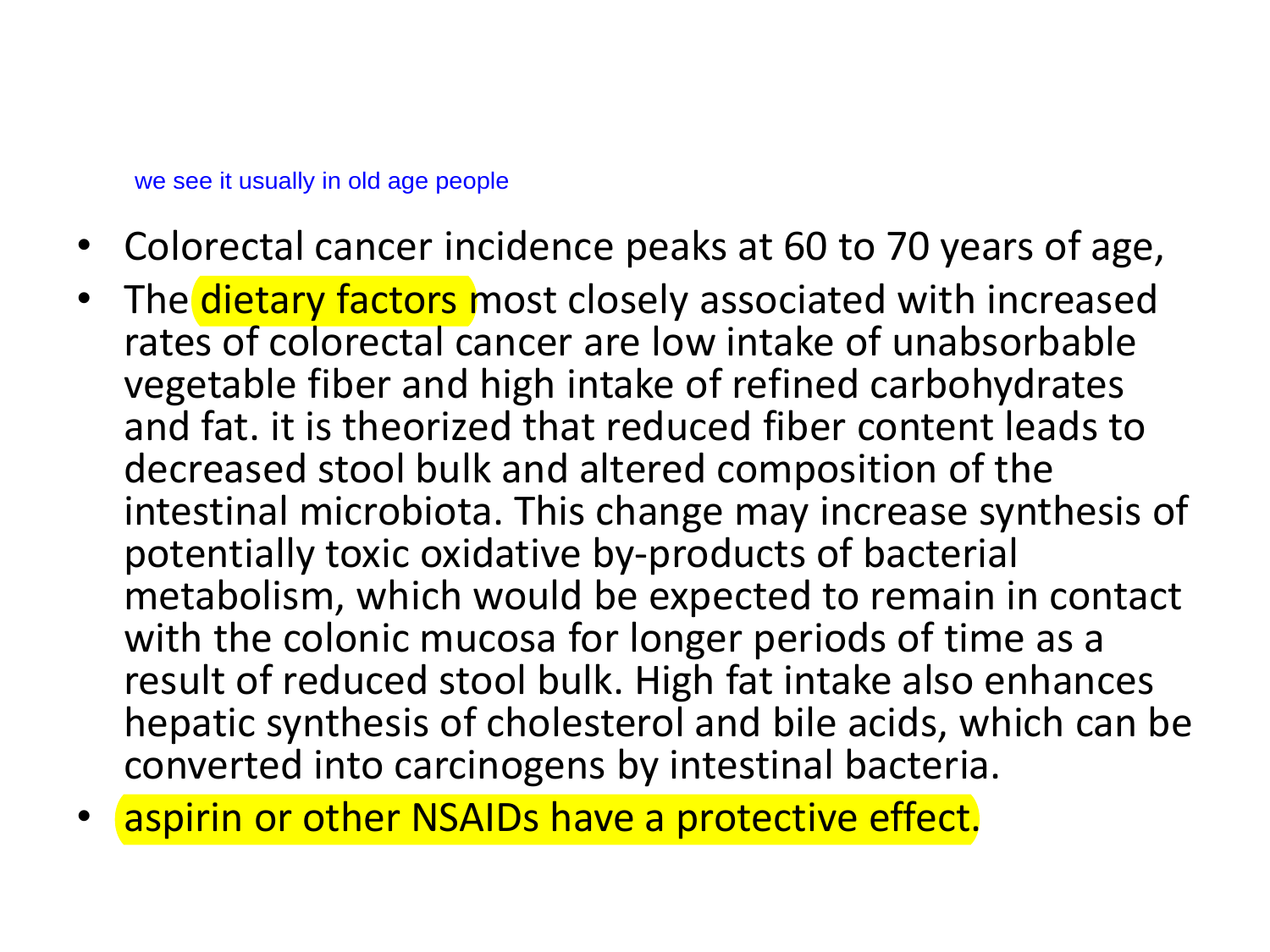• Pathogenesis:

At least two genetic pathways have been described:

**- APC/β-catenin pathway**, which is activated in the classic adenoma-carcinoma sequence. accounts

for up to 80% of sporadic colon tumors.

**- microsatellite instability pathway**, which is associated with defects in DNA mismatch repair and accumulation of mutations in microsatellite

repeat regions of the genome.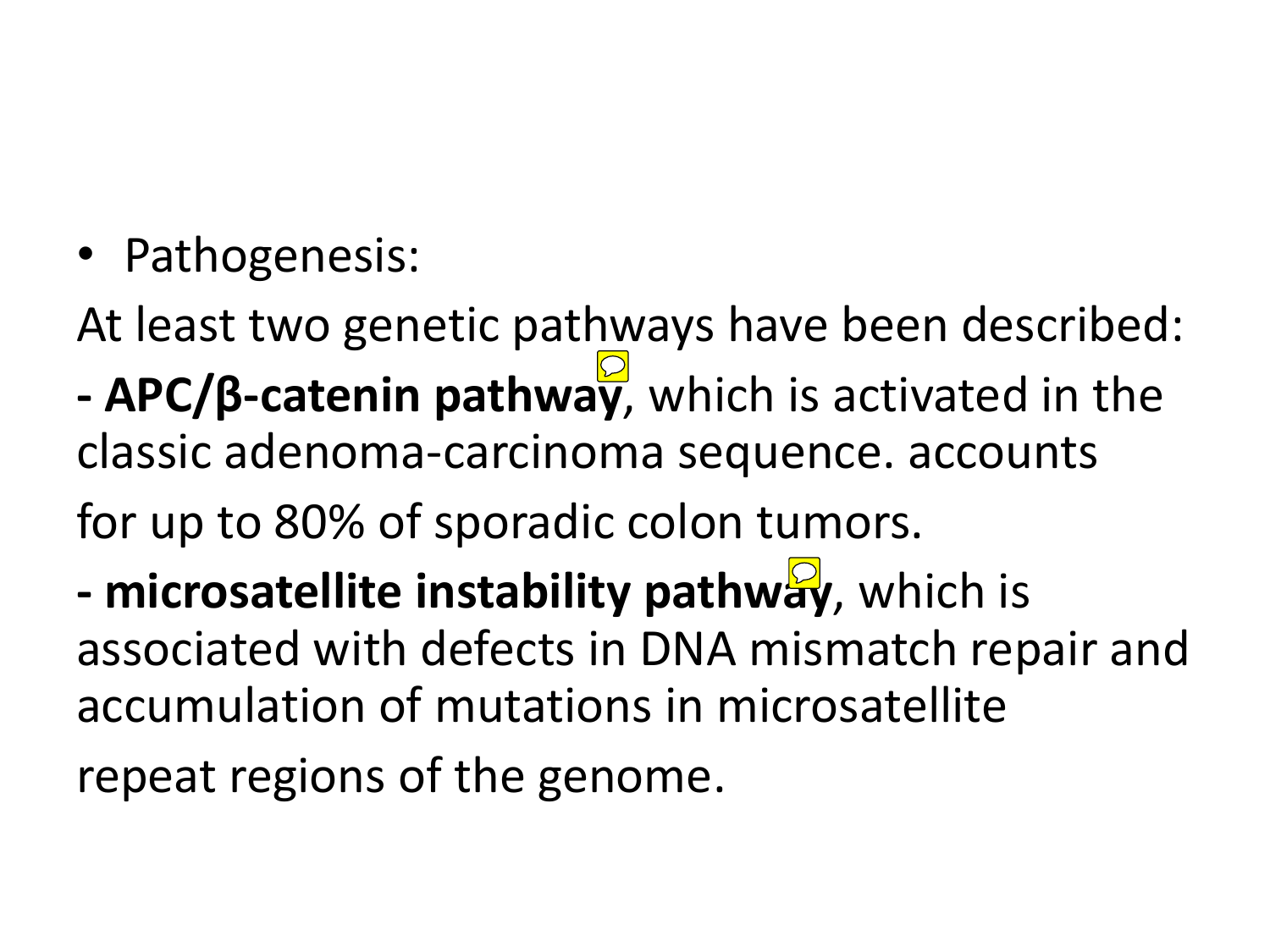#### APC mutation



Figure 17-49 Morphologic and molecular changes in the adenoma-carcinoma sequence. Loss of one normal copy of the tumor suppressor gene APC occurs early. Individuals born with one mutant allele are therefore at increased risk of developing colon cancer. Alternatively, inactivation of APC in colonic epithelium may occur later in life. This is the "first hit" according to the Knudson hypothesis (Chapter 7). The loss of the intact second copy of APC follows ("second hit"). Other changes, including mutation of KRAS, losses at 18q21 involving SMAD2 and SMAD4, and inactivation of the tumor suppressor gene TP53, lead to the emergence of carcinoma, in which further mutations occur. Although there seems to be a temporal sequence of changes, the accumulation of mutations, rather than their occurrence in a specific order, is most critical.

to develop colorectum cancer there must be mutation in APC gene by 2 hits , that means the 2 allels of the APC gene must be mutated to develop the cancer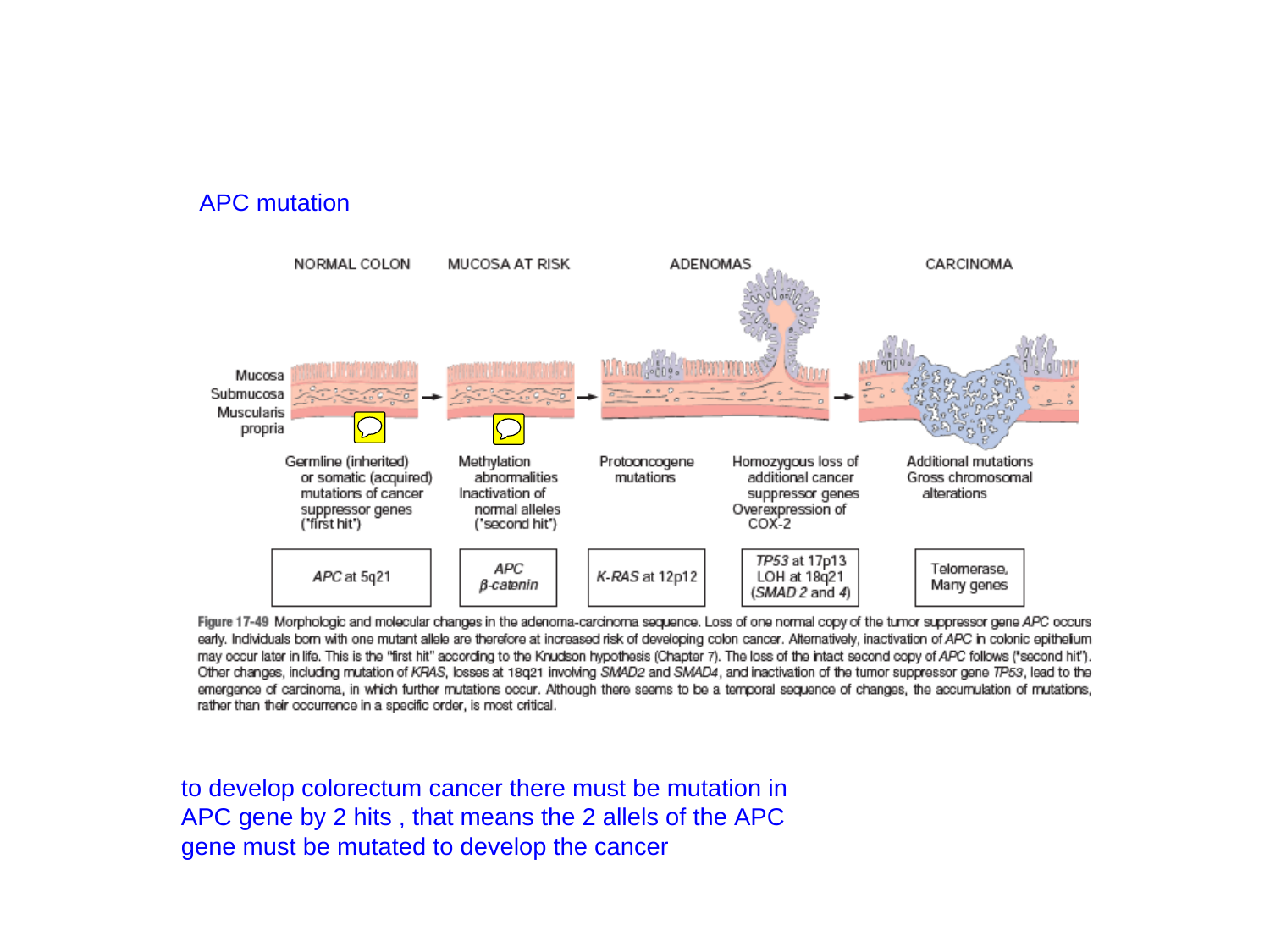#### mutation in DNA mismatch repair



Figure 17-50 Morphologic and molecular changes in the mismatch repair pathway of colon carcinogenesis. Defects in mismatch repair genes result in microsatellite instability and permit accumulation of mutations in numerous genes. If these mutations affect genes involved in cell survival and proliferation, cancer may develop.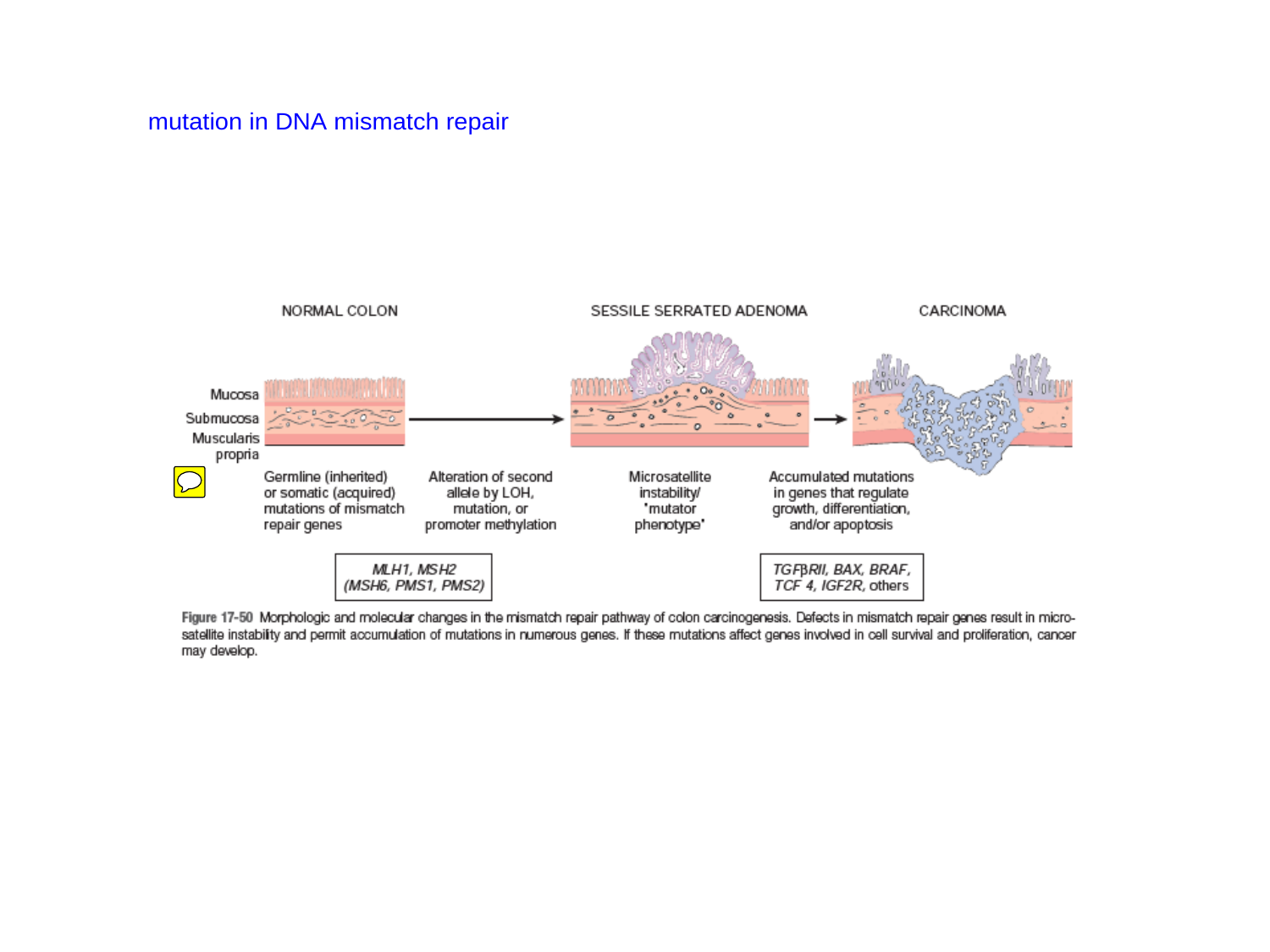| Sporadic colon cancer<br>$(70\% - 80\%)$ | APC/WNT pathway     | <b>APC</b>        | <b>None</b> | _eft side         | Tubular, villous; typical<br>adenocarcinoma          |
|------------------------------------------|---------------------|-------------------|-------------|-------------------|------------------------------------------------------|
| Sporadic colon cancer<br>$(10\% - 15\%)$ | DNA mismatch repair | <b>MSH2, MLH1</b> | <b>None</b> | <b>Right side</b> | Sessile serrated adenoma:<br>mucinous adenocarcinoma |
|                                          |                     |                   |             |                   |                                                      |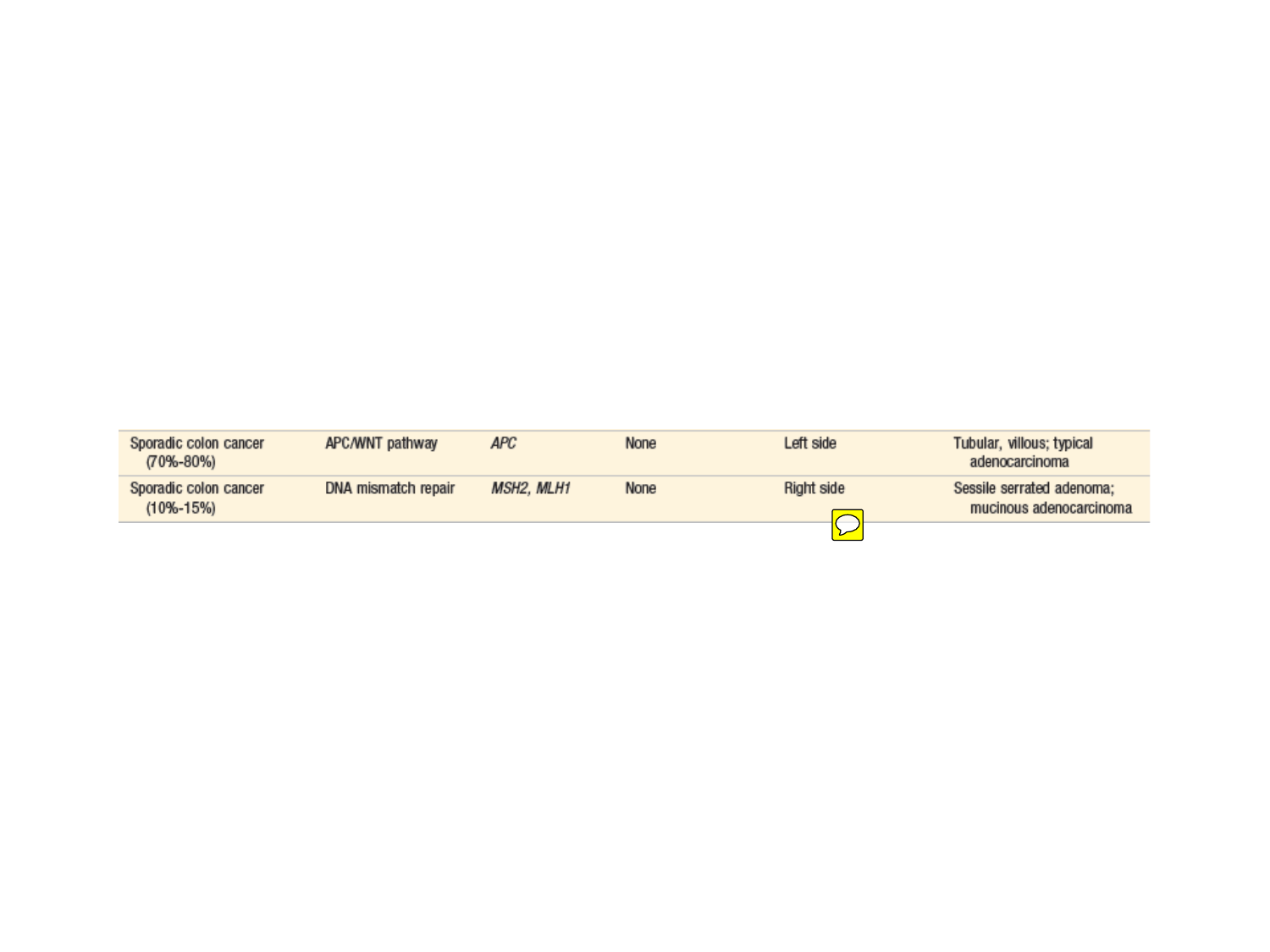• Clinical Features:

develop the most important clinical feature is anemia

Cecal and other right-sided colon cancers are most often called to clinical attention by the appearance of fatigue and weakness due to iron deficiency anemia--------**iron deficiency anemia in an older man or postmenopausal woman is GI cancer until proven otherwise**.

Left-sided colorectal adenocarcinomas may produce

occult bleeding, changes in bowel habits, or cramping and left lower quadrant discomfort.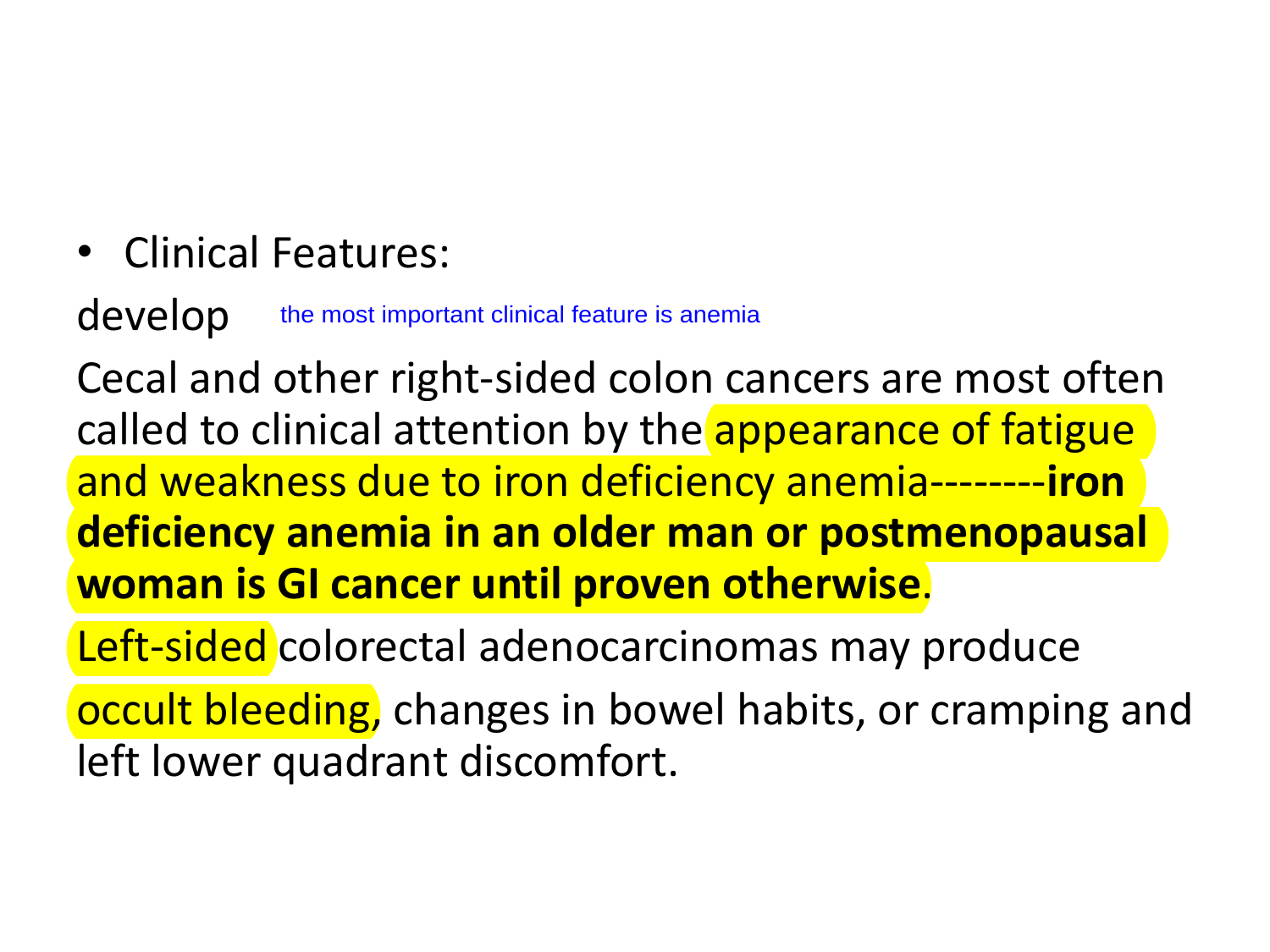colorectum caner depend mainly on the stage

- the two most important prognostic factors are depth of invasion and the presence of lymph node metastases----- stage
- the liver is the most common site of metastatic lesions. The rectum does not drain via the portal circulation, hence carcinomas of the anal region that metastasize often circumvent the liver.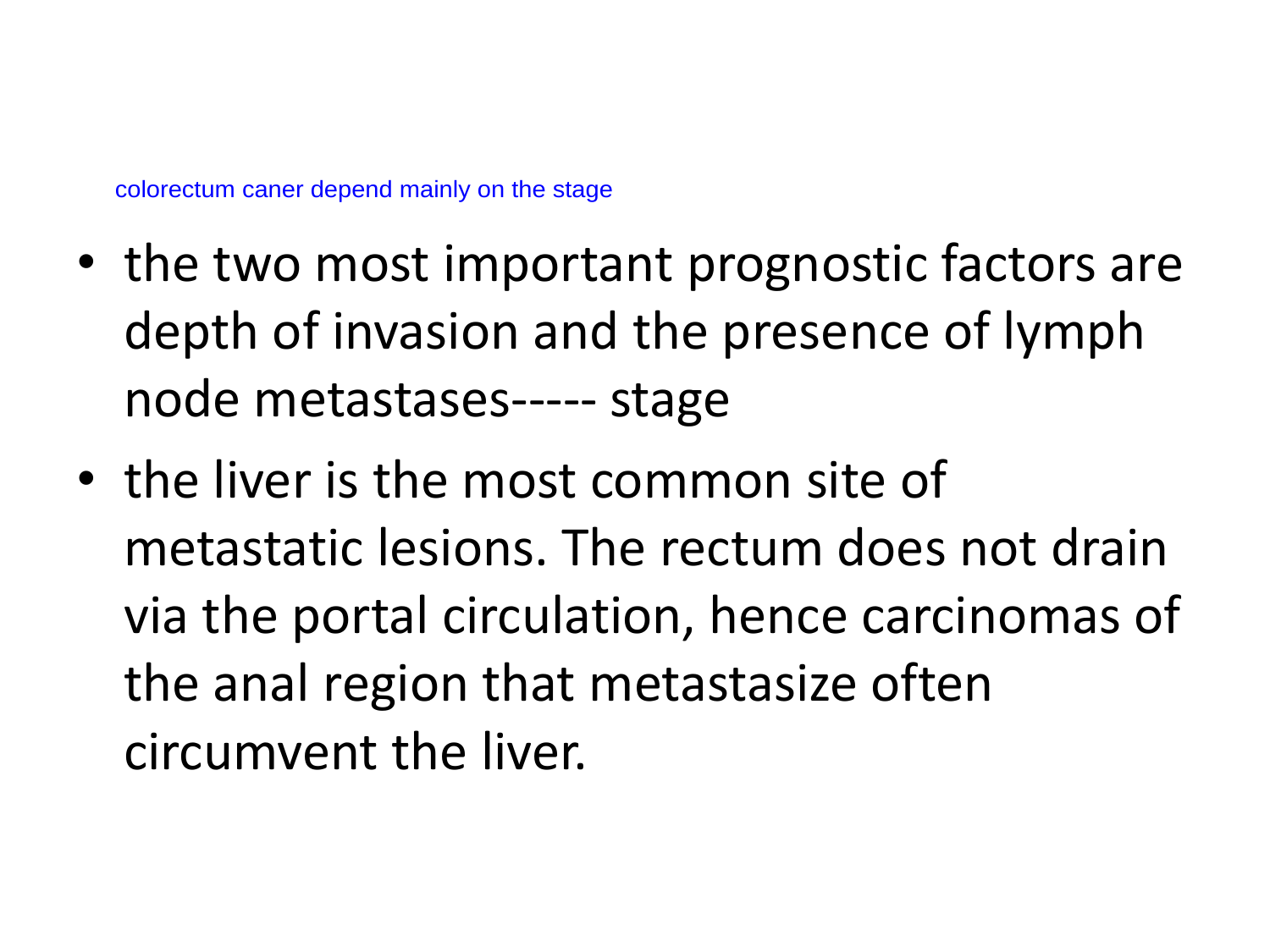• Tumors of the Anal Canal:

Carcinomas of the anal canal may have typical glandular or squamous patterns of differentiation, recapitulating the normal epithelium of the upper and lower thirds, respectively.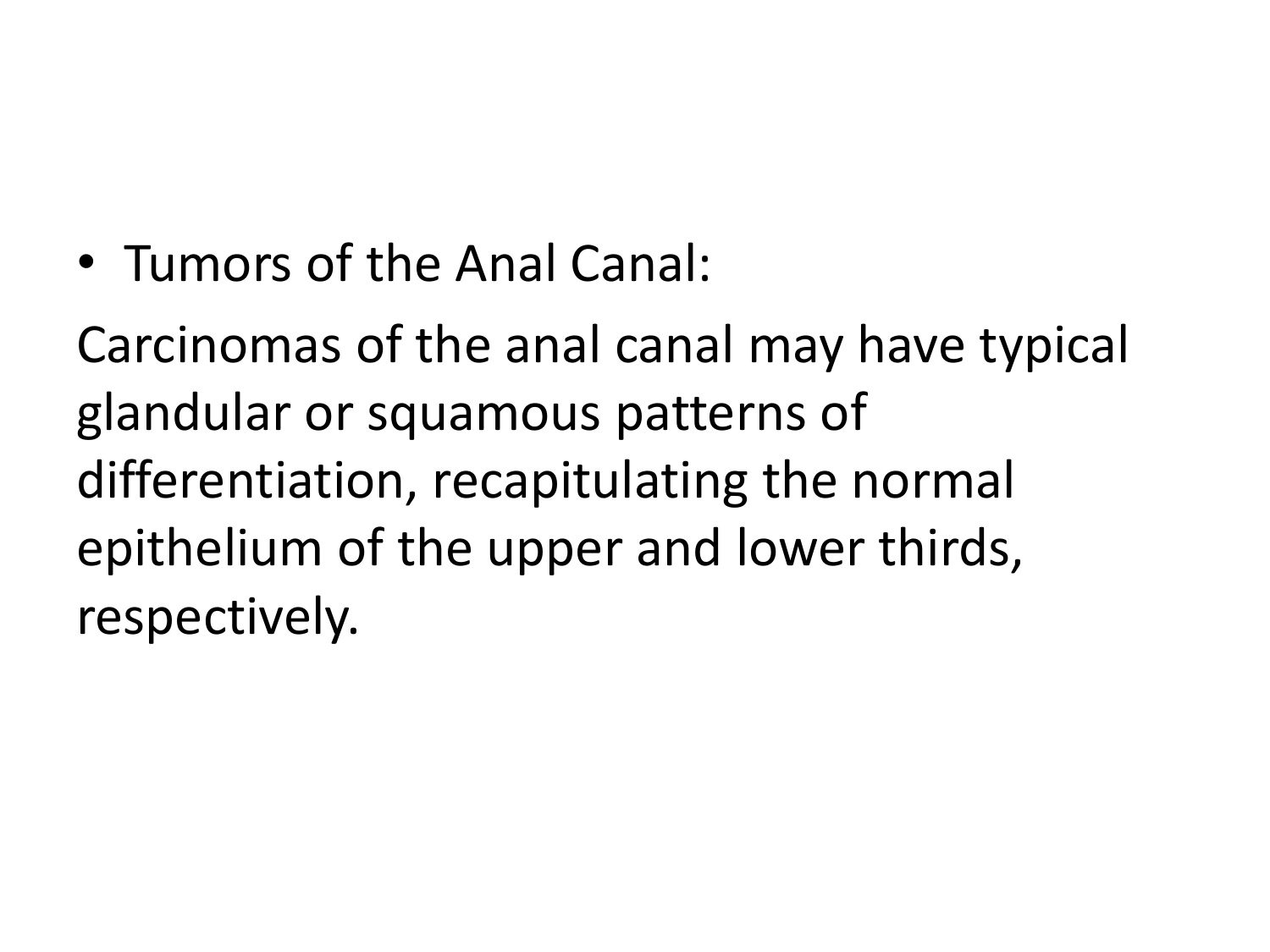# appendix

• **Acute appendicitis**: is most common in children and adolescents. It is thought to be initiated by increased intraluminal pressure and compromised venous outflow, usually caused by a small stone-like mass of stool, or fecalith, or, less commonly, a gallstone, tumor, or mass of worms (oxyuriasis vermicularis). . which close the venous drainage

Typically, early acute appendicitis produces periumbilical pain that ultimately localizes to the right lower quadrant, followed by nausea, vomiting, low-grade fever, and a mildly elevated peripheral white is (oxyuriasis vermicularis). . which close the venous drainage<br>early acute appendicitis produces periumbilical<br>nately localizes to the right lower quadrant, follow<br>a, vomiting, low-grade fever, and a mildly elevate<br>al whi

cell count. A classic physical finding is the **McBurney sign**, deep tenderness located two thirds of the distance from the umbilicus to the right anterior superior iliac spine (McBurney point).